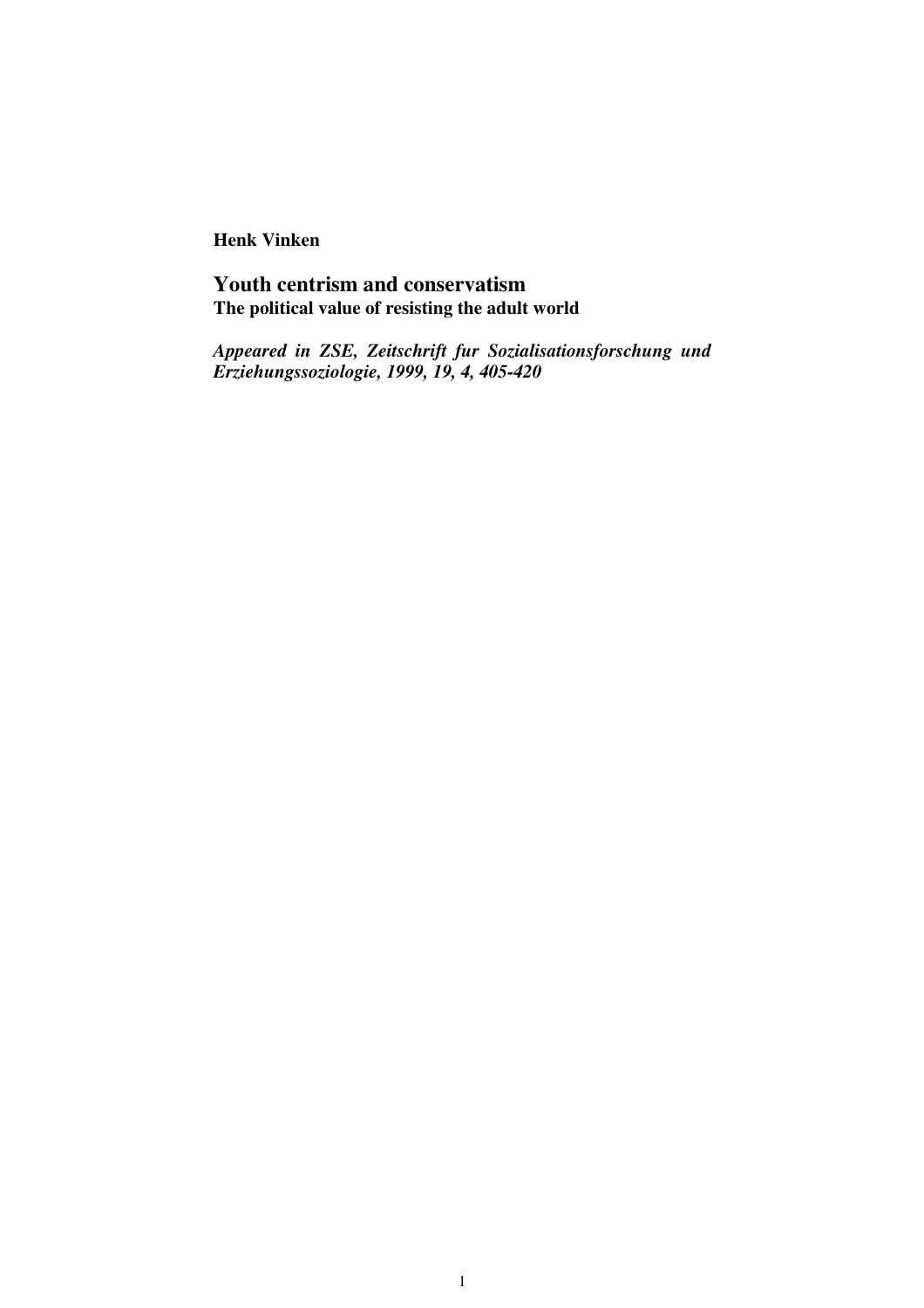## Henk Vinken<sup>1</sup>

## **Youth centrism and conservatism The political value of resisting the adult world**

Jugendzentrismus und Konservatismus

Der politische Wert des Widerstands gegen die Erwachsenenwelt

*A basic controversy in the sociological debate about the cultural orientations of young people is the one between functionalist theory claiming that youth indulges in youth cultures in order to comply with societal demands and neo-marxist theory assuming that youth nurtures a tendency to establish rebellious youth cultures in opposition to the dominant culture. This article puts the controversy in a youth sociological perspective (e.g. by drawing on life course perspectives), and empirically focuses on shifts in political orientations of young people and adults. Young people who identify with their own age culture and resist adult culture, so-called youth centrists, have a central position in this article. Two Dutch data sets, a representative cross-sectional value study conducted* in 1990  $(n=1200)$  *and a panel study covering the 1986-1994 period*  $(n=145)$ , *show that youth centrists follow the overall cultural trends with much precision. There is one exception that prevents us from fully endorsing the functionalist view: youth centrists have conservative views of women and in this respect do run against the overall trend in Dutch society.*

*Eine grundlegende Kontroverse in der soziologische Diskussion über kulturelle Orientierungen von jungen Menschen ist diejenige zwischen der funktionalistischen Theorie, die besagt, daß Jugendliche sich in Jugendkulturen integrieren, um die gesellschaftlichen Anforderungen zu erfüllen und der neomarxistischen Theorie, nach der "Jugend" eine Tendenz beinhaltet, gegen die dominante (hegomoniale) Kultur zu rebellieren. Dieser Artikel integriert diese Kontroverse in eine jugensoziologische Perspektive, indem er sich auf den Blickwinkel des Lebenslaufes konzentriert, und empirisch den Wechsel bezüglich der politischen Orientierungen von jungen Menschen und Erwachsenen fokussiert. Jugendlichen, die sich mit ihrer eigenen Alterskultur identifizieren und der Kultur der Erwachsenen widerstehen, sogenannte Jugendzentristen, kommen eine zentrale Bedeutung in diesem Artikel zu. Zwei niederländische Datensätze, eine representative Querschittsstudie, die 1990 durchgeführt wurde (n=1200) und einer Panel-Studie, die den Zeitraum von 1986 bis 1994 umfaßt (n=145), zeigen, daß Jugendliche den Tendenzen der Gesamtkultur mit großer Präzision folgen. Es gibt nur eine Ausnahme, die uns davon abhält, den funktionalistischen Blickwinkel volkommen zu unterstützen: Jugendzentristen hegen ein konservatives Frauenbild und bewegen sich in diesem Hinblick gegen den Gesamttrend der holländischen Gesellschaft*.

<sup>1</sup> This article is a revised version of "Resisting the Adult World?", a paper by Henk Vinken and Peter Ester, presented at the XIVth World Congress of Sociology, July 26-August 1, 1998, Montreal, Canada. I thank Peter Ester, Isabelle Diepstraten and the participants of the RC-34-session "Citizenship and Participation" for their helpful comments and suggestions. I thank Werner Georg for the German translation.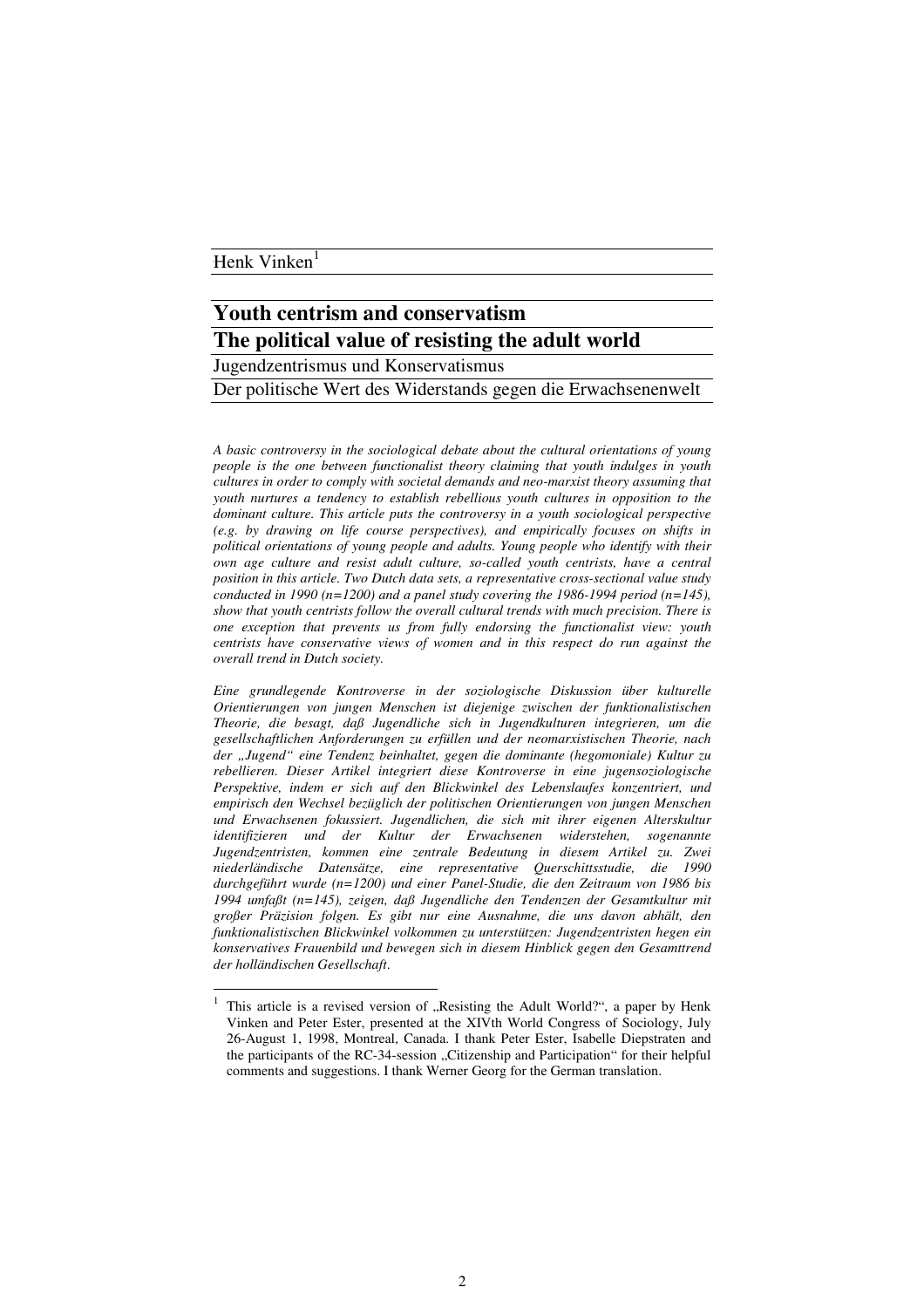#### **1. Resist and obey**

Crises, turmoil, instability, and change are, in most youth studies, seen as the fundamental characteristics of "our fast changing" modern society. It seems youth's particular task to find their way of coping with these turbulent phenomena. Definitions of the actual content of crises, turmoil, instability, and change, or suggestions about the direction in which these events develop are not very conspicuous. In many cases it seems sufficient to claim that today or "after the Second World War" society is changing faster and faster. Exceptionally chaotic and permanently turbulent futures are portrayed. Futures in which one will require an unprecedented high receptiveness for change and flexibility. Young people not only are thought to experience crisis, instability, and change more intensively than adult age groups do, they also seem fortunate in having the abilities to deal with these phenomena. Most youth studies, all and all, share similar guiding questions: how do young people make sense of the new environment, do they accept its values and norms, or might it be so that in this process of making sense they express behaviors and orientations that might herald social revival and lasting cultural transformations?

This article is not inspired by a bewilderment about the way young people today cope within "accelerating culture". It is much more inspired by two equally bewildering as well as contrasting perspectives in youth sociology. In one perspective youth is likely to obey and adapt to prevailing norms and rules. To counterbalance the inadequate socialization provided by their parents, young people affiliate in peer groups, develop their own youth culture, and learn the tools necessary for adulthood in a separate social environment. This accommodation disposition is fostered by supporters of functionalist youth sociology. Another point of view is that youth is accredited to nurture a vivid tendency to challenge the dominant norms and basic values of society. Young people in this perspective develop particular values, norms, and styles expressing their resistance, whether or not illusionary, to adaptation and accommodation to the prevailing culture. This resistance disposition is particularly advocated by adherents of neo-marxist youth sociology.

Although the issues and questions both "grand theories" raise are still in the very nucleus of contemporary youth studies, the fierce debate between functionalist and neo-marxist youth sociology has never been evaluated empirically. So far the debate has been a predominantly theoretical one. A first step in contributing empirically to the debate is to explore the extent to which young people do indeed have particular outlooks, specific values, and distinctive attitudes. This type of exploration should, moreover, focus on the principal issue of accommodation or resistance. Compliance and opposition relate to the political issues of conservatism and progressiveness. The conservatism-progressiveness dichotomy is a central controversy in the political domain.

Empirically, young people's position in the political domain will have to be assessed in comparison to the one of adults. But this comparison does not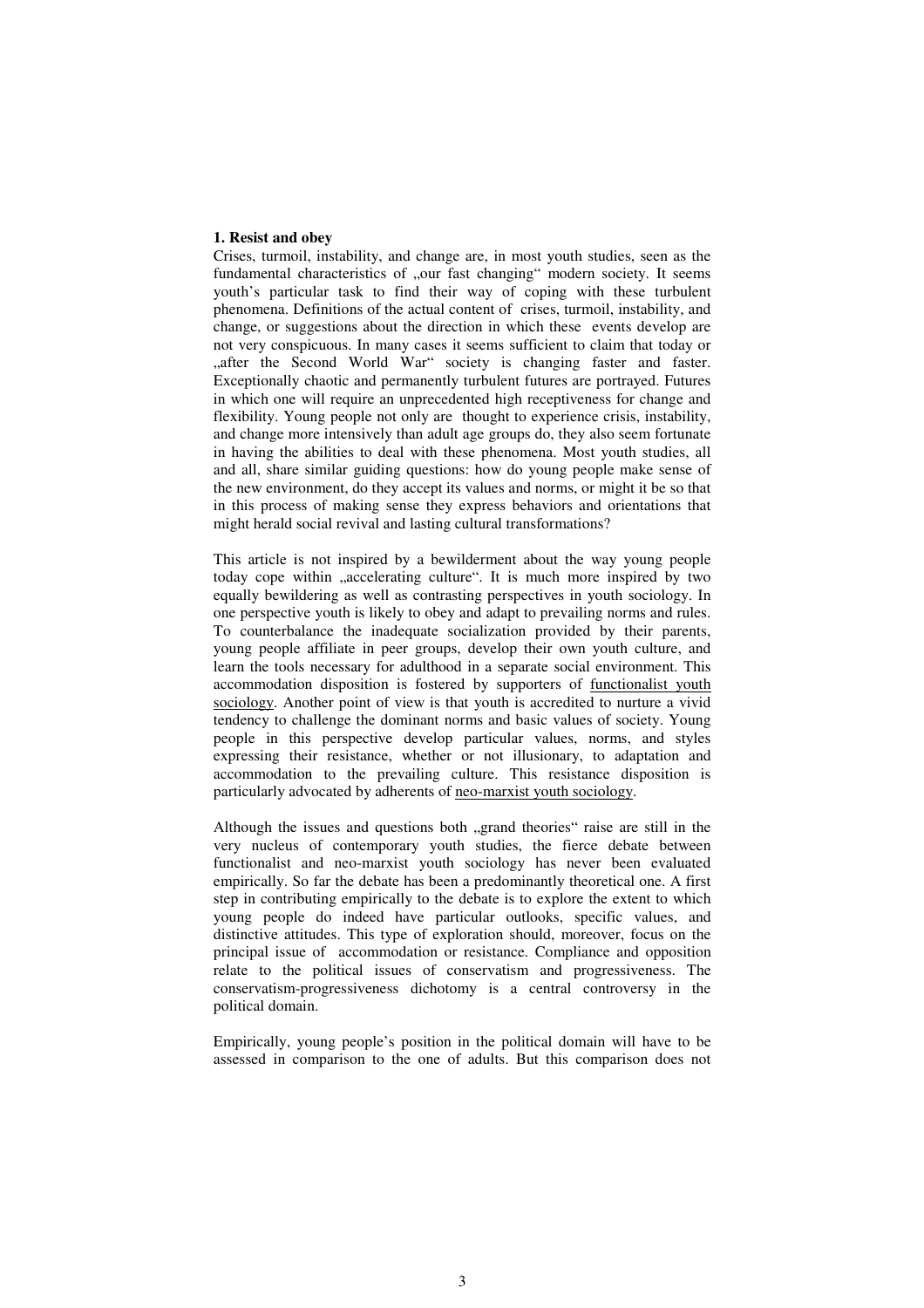suffice. The two contrasting theories addressing the question of accommodation and resistance suggest that it is necessary to discern young people who identify with the culture of contemporaries and separate themselves from the adult world. Comparisons of young people with adults have to take account of young people who expose these age cultural differentiations. In youth studies these young people are labeled youth centrists and their counterparts adult centrists. Studies on the value distinctiveness of young people and adults should, in short, include youth centrism. This article, building on the study "Political values and youth centrism" (Vinken, 1997), is the first to do so. <sup>2</sup> This article discusses some of the core results of this study, but before doing so the concept of youth centrism and its position in youth theories will be presented below.

## **2. The concept of youth centrism**

Similar to the Mannheimian perspective on "generation units" one may observe that the social "vehicle" of youth subcultures might very well be a concrete social group of contemporaries, but that youth subcultures as such are not confined to this particular social group (cf. Diepstraten/Ester/Vinken 1998). The core elements of youth cultures are behavioral routines and interpretation schemes with which young people make distinctions between themselves and other age groups, routines and schemes that have a "recruiting power" beyond the concrete social group. Youth centrism is the concept that taps these type of routines and schemes related to the domain of age cultures.

The history of youth centrism can be traced back to the mid-sixties. In these years Michael Schofield revealed an alarming shortage of adequate knowledge and a welter of comments and opinions on youth's alleged incidence of promiscuity. Schofield started an empirical analysis of sexual behavior of young people. In the course of this research he soon touched upon the power of the peer group. He argued that an increasing number of young people ,,will have the power to pursue their particular ends without regard for adult society or its traditions" (Schofield 1965, 11). Considering the earlier physical maturation of youth, Schofield warns that the endeavor for these particular ends leads to early sexual desire and thus to early sexual risk. Schofield subsequently searched for indicators for the conformity to either peer group or adult standards. One of the important dimensions he found was labeled "teenage ethnocentrism" which reveals the extent to which teenagers are in favor of their own group and opposed to others (Schofield 1965, 204). Teenage ethnocentrists reject the adult world (ibid., 217). They associate a clear-cut hedonistic selfcenteredness with strong antagonism towards everything outside their teenage world. In this respect they regard the own peer group as a favorable ingroup and regard all other groups as adversary outgroups. Adults and adult institutions are looked upon unfavorably. Not only do youth ethnocentrists strongly dislike adult interference in their affairs or look negatively upon adult

<sup>&</sup>lt;sup>2</sup> This study was subsidized with a grant from the Netherlands Organization for Scientific Research NWO (# 500-281-403). More information can be found at the site of the publisher, Tilburg University Press: http://cwis.kub.nl/~dbi/tup/vinken.htm.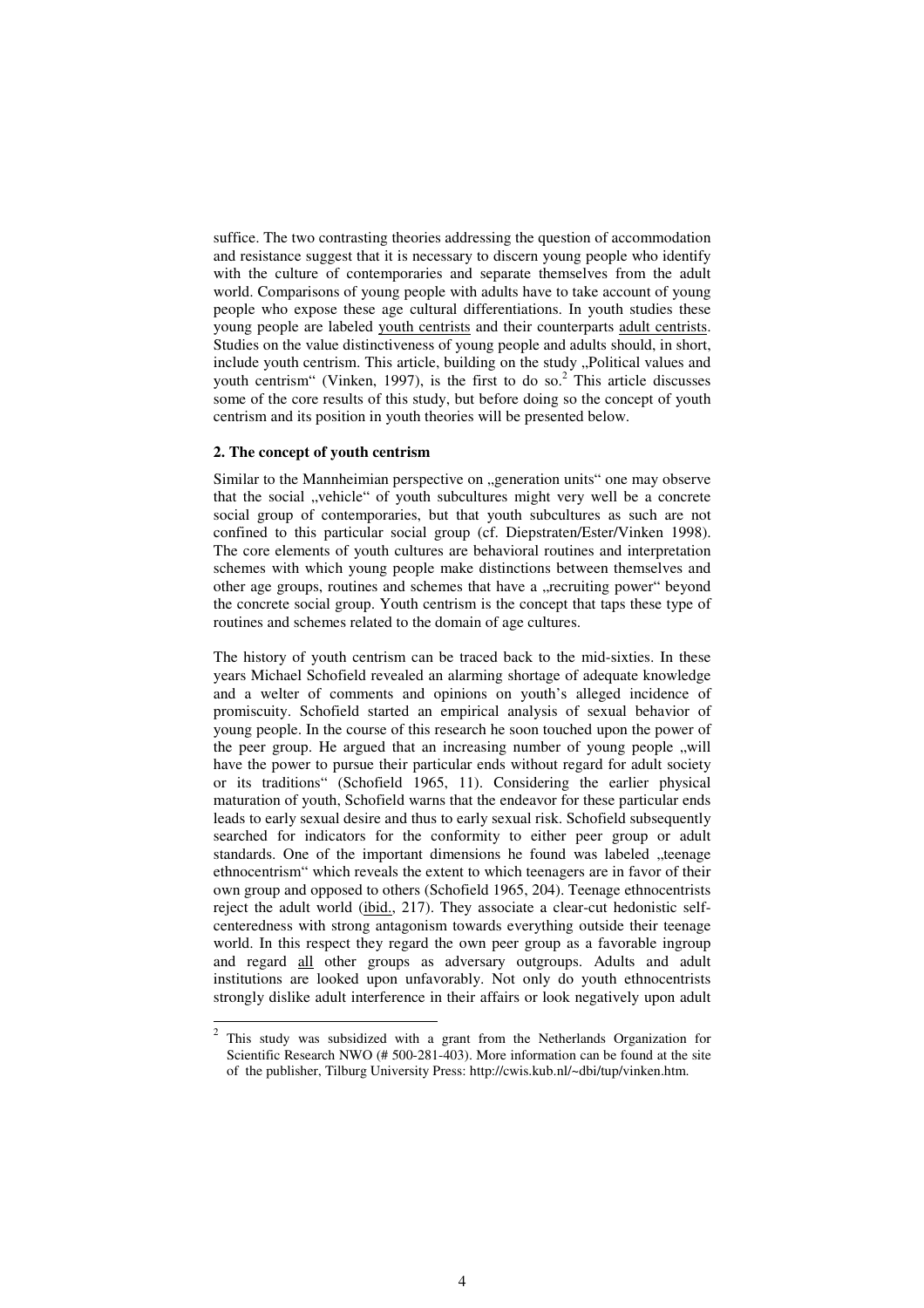advice, Schofield (1965: 204-205) found that they also hold intolerant views towards other outgroups, such as foreigners and homosexuals.

Research on the differentiations young people make between young and adult age groups was strongly elevated by a series of German youth studies from the 1980s omwards (Fischer 1985; Georg 1992; Watts/Zinnecker 1988; Watts et al. 1989; Zinnecker 1982, 1985). In these studies the concept of youth centrism was introduced. Youth centrism refers to age-related ingroup-outgroup distinctions young people make: the young constitute the positively valued ingroup and adults are the negatively perceived outgroup. The ingroup and outgroup categorizations made by young people are seen as highly consequential for the way young people interact with peers and adults, perceive society, and address issues in the domain of political culture.

Youth centrism in these studies is related to the issue of separation and individuation. It incorporates the tendency to separate adults from oneself and from contemporaries, and it also stands for attempts to determine one's own behaviors, one's own values, attitudes, and lifestyles. Outside (i.e. adult) control is not appreciated in this process. Youth centrists put a strong emphasis on peer culture and strongly reprove adult culture.

Overlooking the theoretical and empirical legacy of the concept of youth centrism it seems that youth centrism applies to a minority of youth only. In Germany, about 18% of youth younger than 24 years of age adheres to youth centrism. In the Netherlands, where youth centrism is introduced in youth studies from the mid-1980s onwards (cf. Maassen/Meeus 1993; Meeus 1986; Meeus/ Vinken 1993; Raaijmakers/Meeus/Vollebergh 1990), generational antagonism measured with youth centrism seems to apply to 20% of all youth. This 20% is not solely youth centered, but combines youth centrism with hedonistic and anarchistic attitudes.

The relationship of youth centrism with the peer group is not indisputable. For all young people, support from peers in the domain of leisure is evidently stronger than support from parents. In the domains of school and work this is the other way around. Youth centrists, so the Dutch studies in particular show, do not experience more support from peers than do adult centrists. Youth centrists are likely, on the other hand, to be more involved in loosely organized youth groups in which symmetrical reciprocity as a code for personal interactions is dominant. Their involvement in adult-led youth groups, which are basically characterized by asymmetrical relationships, is low.

Youth centrism seems related to problems associated with growing up, such as mastering developmental tasks and constructing a meaningful future as an adult. The failure to fulfil tasks, such as finishing school, attaining work, and living up to other institutionalized expectations, seems to generate harsh ingroup-outgroup differentiations. It is likely that especially for the lower educated the attainment of antagonistic age cultural perceptions is related to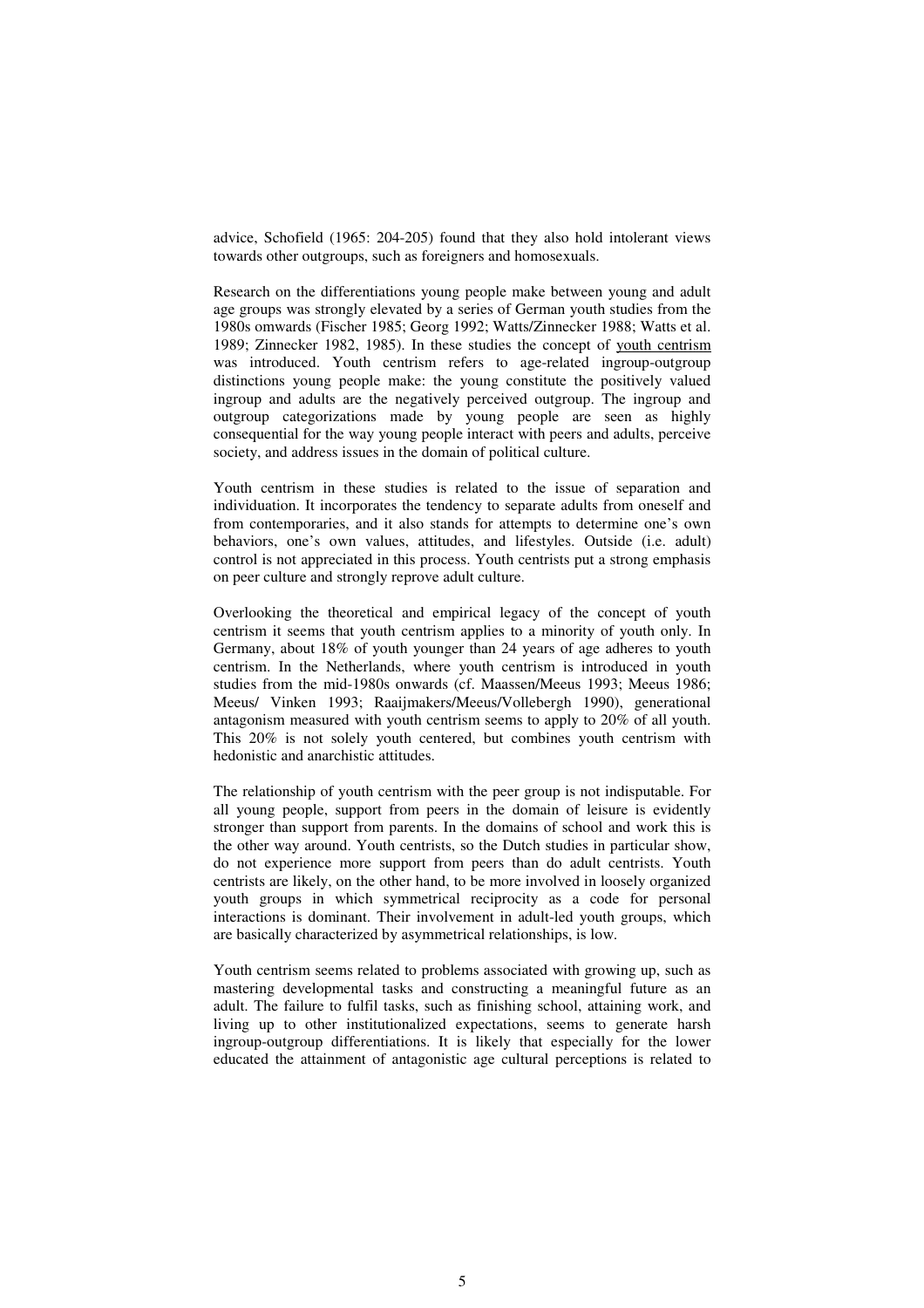incapacities to come to terms with expectations, roles, and positions. For the higher educated young people, who have more opportunities to successfully accomplish their expectations, roles and positions, youth centered attitudes are likely to be related to the rejection of future roles and positions. The lengthening of the youth phase for the higher educated also leads to a situation in which biographical uncertainties prevail. There are some indications that uncertainty triggers youth centered attitudes. In reference to the main question of this study, these results indicate that it is important to examine the relationship of both education and youth centrism with political values. More importantly, it is with introducing youth centrism that the core element of the contradictory theories of functionalism and neo-marxism is touched upon. Youth centrists, and adult centrists as their counterparts, can both be regarded as the groups of young people to which functionalists and neo-marxists attribute either compliant or oppositional orientations. These young people are the ones who take their socialization in their own hands, dislike outside interference, either from parents or other adult representatives of social institutions, and want to be free to develop and express their own culture. The question is whether this culture is compliant or oppositional, or to be more specific, whether it is conservative or progressive in political terms.

## **3. Questioning youth theories**

In functionalist youth theory, Parsons (1942, 1965) and his adherents (Berger 1972; Coleman 1961; Eisenstadt 1956, 1965) argue that young people discard the codes, values and norms of the "outdated" institution of the nuclear family. The family culture, which in functionalist theory does not seem to be classspecific, does not prepare young people properly and adequately for the demands of society. Complying with the existing demands, values, and norms, formulated , within the larger non-kinship institutions of society", is the pivotal prerequisite for young people living in modernized societies, according to functionalists. In neo-marxist youth sociology, by contrast, young people resist the demands, codes, and values that govern society, but in doing so dwell on their "parent culture", use "authentic" expressions that correspond closely with the class-related culture of the family. In its consequences the cultural strategies of youth, both in a functionalist and neo-marxist perspective, ultimately lead to integration in society. The result once these young people are adults is the same in both perspectives: societal integration. More interesting is that in order to integrate, young people, according to one perspective, must be compliant with, and according to the other perspective, must be oppositional to the values and norms that govern society as such.

But what are the governing values and norms? Looking at available evidence from major Dutch political value studies it can be demonstrated that contemporary Dutch society is characterized by both economic conservatism and cultural progressiveness, postmateralism, and moderate right-wing political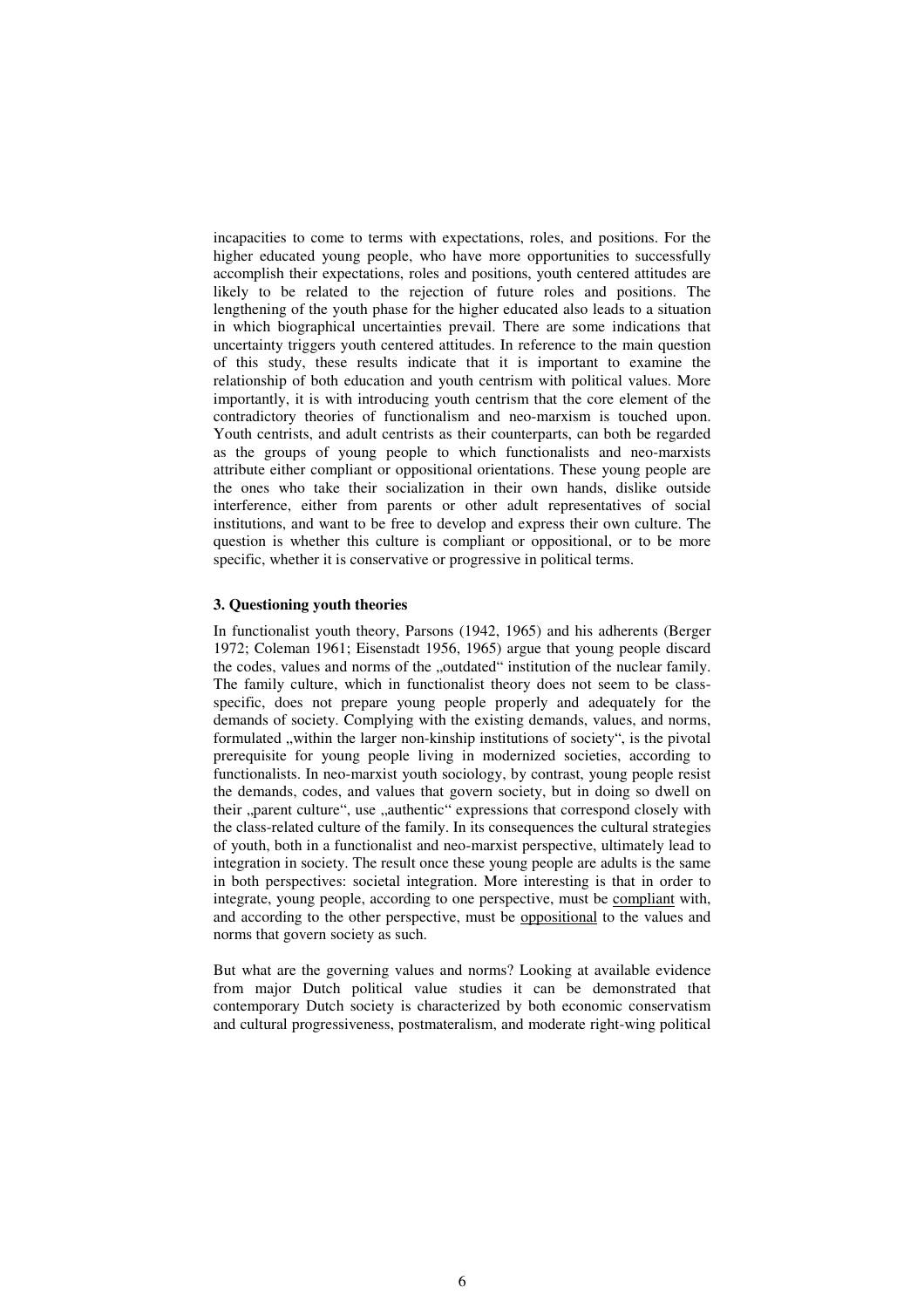orientations.<sup>3</sup> There are also arguments that Dutch people's political interest is on the rise, and that people's votes are allocated more to center/right-wing political parties. Conformity and compliance with these developments, which especially youth culturally involved young people according to functionalism are apt to express, lead to the expectation that the distinctiveness of youth centrists, other young people, and adults are modest. Functionalists, however, also claim that young people in their youthful idealism are inclined to overstate the existing demands, codes, values, and norms in society. This leads to the hypothesis that youth centrists do follow the overall trends in political culture, but might also take up more extreme positions than other groups in society do, albeit in the same direction. In summary:

Functionalist theory expects youth centrists to be as economically conservative, right-wing, culturally progressive, and postmaterialist as adult age groups are, or to support these political values and attitudes more extremely than adult age groups do.

As stated above, in neo-marxist youth sociology (see especially Clarke et al. 1976; and also Cohen 1983; Hebdige 1976; Willis 1977, 1978) young people, especially those of working-class background, are considered to reject and resist the existing demands, codes, and values that are dominant in society at large. Neo-marxists particularly theorize about the rebellious propensities of working-class young people identifying with youth subcultures. They are less clear, on a theoretical level, about the inclinations of middle-class youth affiliating in counter-cultural movements. The subcultural world of young people is accredited to correlate closely with the culture of the class from which they originate. The ideals, values, and cultural expressions of young people are "authentic" in the sense that they draw heavily on the ideals, values, and expressions that underlie the culture of their class of origin.

The culture of the middle-class, the class from which these young people originate, is according to marxists the very model of the hegemonical culture, the culture dominant in bourgeois capitalist societies. In neo-marxist theories many examples are provided, mainly descending from the tumultuous 1960s, that middle-class youngsters also sharply criticize and rebel against the dominant culture. A critical and oppositional attitude is, however, not inherent to middle-class young people per se. Working-class youngsters engaged in

<sup>3</sup> The political values mentioned here are the core values in a multitude of Dutch and international studies, such as Social and Cultural Developments in the Netherlands (SOCON), Cultural Change (CV), and the World Values Study (WVS). Basic publications for conservatism and the left-right dichotomy are "Civic and Non-Civic Netherlands" (Felling/Peters/Schreuder 1983; in Dutch), "Social and Political Attitudes in Dutch Society" (Dekker/Ester 1993), "The Culture of the Welfare State" (Ester/ Halman 1994; in Dutch), "Ideology in Dutch Society" (Middendorp 1991), and "The Individualizing Society" (Ester/Halman/De Moor 1993). For postmatrialism see Inglehart (1997, 1990, 1997). These studie are reviewed (and re-analyzed) in "Political Values and Youth Centrism" (Vinken 1997, 37-65).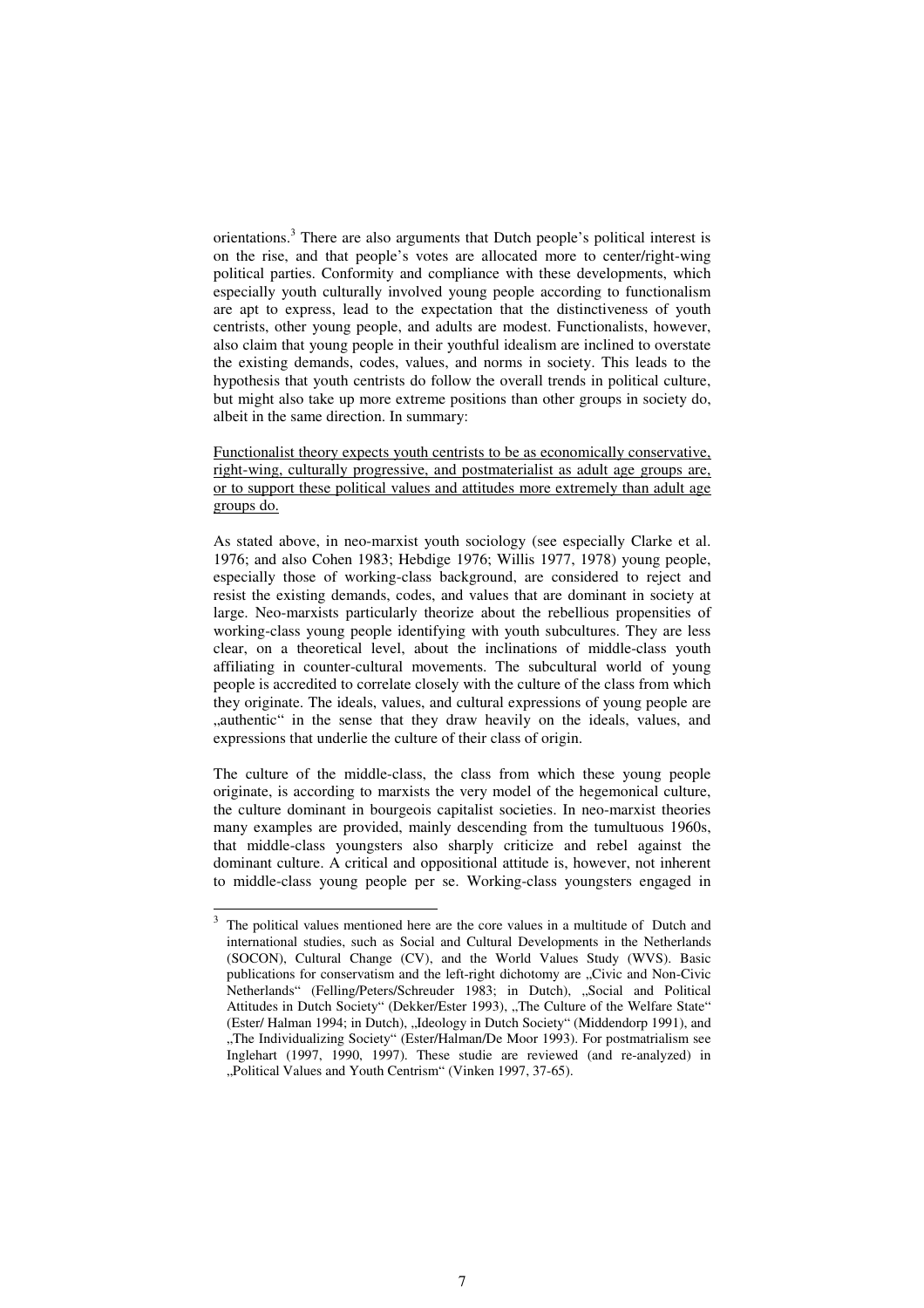working-class youth subcultures are believed to rear the forte of resistance against hegemonical culture, simply because their culture, as well as the one of the class they belong to, conflicts with dominant culture. One can anticipate that youth centrists, especially of working-class origin, display resistance against dominant culture, and thus do not sympathize with the existing politicocultural configurations in society, that is (in the Dutch case) with economic conservatism, right-wing political preferences, cultural progressiveness or postmaterialism. In summary:

Neo-marxist theory expects particularly working-class youth centrists to be more economically progressive, left-wing, culturally conservative, and materialistic than adult age groups are.

It is true that in its consequences the cultural strategies of youth, both in a functionalist and neo-marxist perspective, finally lead to integration in the "systemic whole". Once these young people are adults, the result is the same in both perspectives: integration in society. More interesting is that in order to integrate, young people according to one perspective must be compliant with, and according to the other perspective, must be oppositional to the prevailing values and norms in society. As indicated, it is attempted to empirically test both competing hypotheses.

## **4. Politics and youth centrism in the life course**

In the large-scale cross-sectional value study Social and Cultural Developments in the Netherlands (SOCON 1990;  $n=1200$ ) it is found that about 32% of the Dutch young people aged 18 to 30 years can be classified as being youth centered in 1990. Male and lower educated young people are overrepresented in this group. This result equals findings from earlier studies on youth centrism (Meeus 1986; Maassen/Meeus, 1993; Watts et al. 1989; Zinnecker 1982). The political value profile of youth centrists is particularly marked in the domain of cultural conservatism. Youth centrists are significantly more conservative and traditional than are adult centrists, especially as regards their outlook on the role of women in society and civil liberties that people may exert (see Table 1).

In terms of economic conservatism no differences between youth centrists and adult centrists are observed. Youth centrism as such is also unrelated to postmaterialism, political interest, party preference or left-right political orientations. Youth centrists with higher education, however, favor postmaterialist value priorities less than adult centrists with higher education do, and older youth centrists place themselves more to the left on the left-right dimension than older adult centrists do.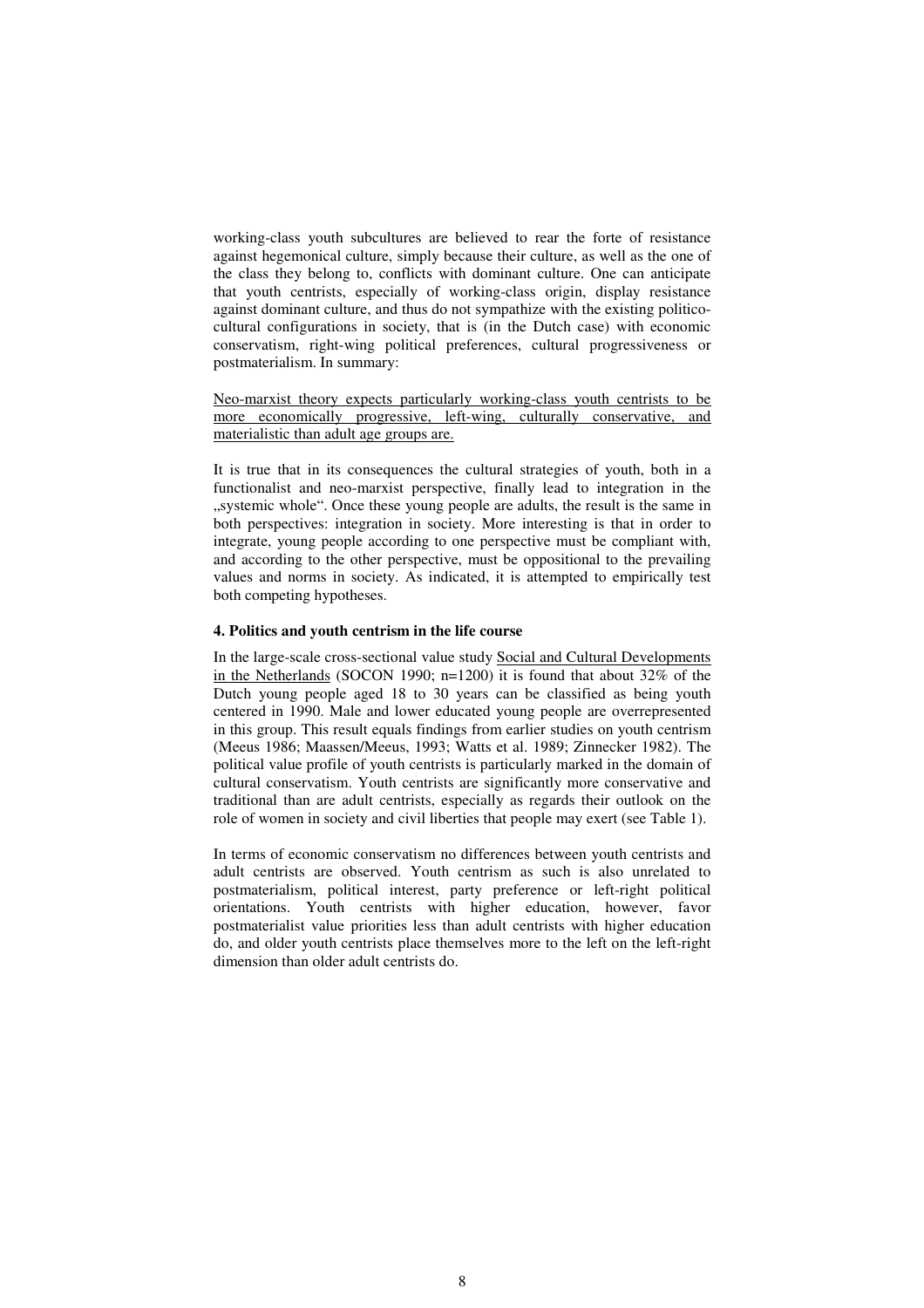Table 1. Youth centrism and political orientations

| ß                         | yc         | age         | sex    | edu        | rec    | prc        | $R^2$ | N   |
|---------------------------|------------|-------------|--------|------------|--------|------------|-------|-----|
| economic conservatism     | $-.08$     | $-.03$      | $-.22$ | .10        | $-12$  | .11        | .08   | 340 |
| status equalization       | $-.07$     | $-.03$      | $-.19$ | .08        | $-.11$ | .11        | .06   | 341 |
| state intervention        | $-.05$     | $-.10$      | $-.13$ | .03        | $-.08$ | .13        | .03   | 340 |
| trade unions              | $-.07$     | .08         | $-21$  | <u>.15</u> | $-.11$ | .01        | .08   | 341 |
| cultural conservatism     | <u>.14</u> | <u>-.16</u> | $-.09$ | $-19$      | .11    | <u>.25</u> | .15   | 323 |
| views of women            | <u>.18</u> | $-14$       | $-.20$ | $-21$      | .10    | <u>.21</u> | .19   | 323 |
| civil liberties           | .12        | $-.09$      | .00    | $-.11$     | .06    | .23        | .07   | 341 |
| life interventions        | .04        | $-.10$      | $-.01$ | $-.08$     | .07    | .09        | .01   | 341 |
| postmaterialism           | $-.04$     | .01         | $-.08$ | <u>.12</u> | $-.12$ | $-.11$     | .04   | 340 |
| political interest        | $-.05$     | .11         | $-.25$ | .32        | $-13$  | $-15$      | .23   | 337 |
| party preference          | .01        | $-.15$      | $-.11$ | .18        | $-.01$ | .25        | .07   | 267 |
| left-right self-placement | $-.01$     | $-.19$      | $-.04$ | .06        | $-.02$ | .20        | .03   | 330 |

Note: In the regression equations (listwise deletion of missing values) the following variables are included: yc: latent classes of youth centrism with categories adult centrists (1) and youth centrists (2); age: ranging from 18 to 30 years; sex: male, female; edu: educational level ranging from lower through higher level of education; rec: relational commitment with 3 categories from weak to strong; prc: professional commitment with 3 categories from weak to strong; underlined= $\beta$ significant at  $5\%$  level; R<sup>2</sup>=explained variance (adjusted).

The small-scale Utrecht Tilburg Youth Centrism Panel 1986-1994 (UTYCP 1986-1994; n=145) shows that youth centrism does appear to become less important as young people grow older. In 1994 the level of youth centrism has declined within the group of youngsters who were either extremely youth centered (52%) or adult centered (48%) in 1986. A large fraction, nearly 40%, of individuals who once were extremely youth centered, have withdrawn from this attitude, and have, after eight years, become adult centered. Almost all, that is 95%, of the once extremely adult centered young people have persisted in this attitude eight years later.

The concept of youth centrism has a dissimilar meaning as young people grow older. Youth centrists still think negatively about most adults and the adult world, but especially come to think more moderately about the capability of adults to understand their problems, and about the extent to which parents are interfering with their business. German studies on youth centrism (Watts et al. 1989, 90) suggest that at a young age youth centrists express with this attitude their desire to participate in adult privileges, pleasures, and freedoms. At an older age youth centrism is the expression of their hesitation to involve in conventional forms of adulthood. They think negatively about adults and their world, but no longer expect particular adults to grant them particular privileges. Their actual freedom to follow their own needs, pursue their own pleasures, is most probably significantly increased as they grow older.

The shift from youth centrism in 1986 to adult centrism in 1994, comparing the youth centrists in both 1986 and 1994 (N=48) and those changing to adult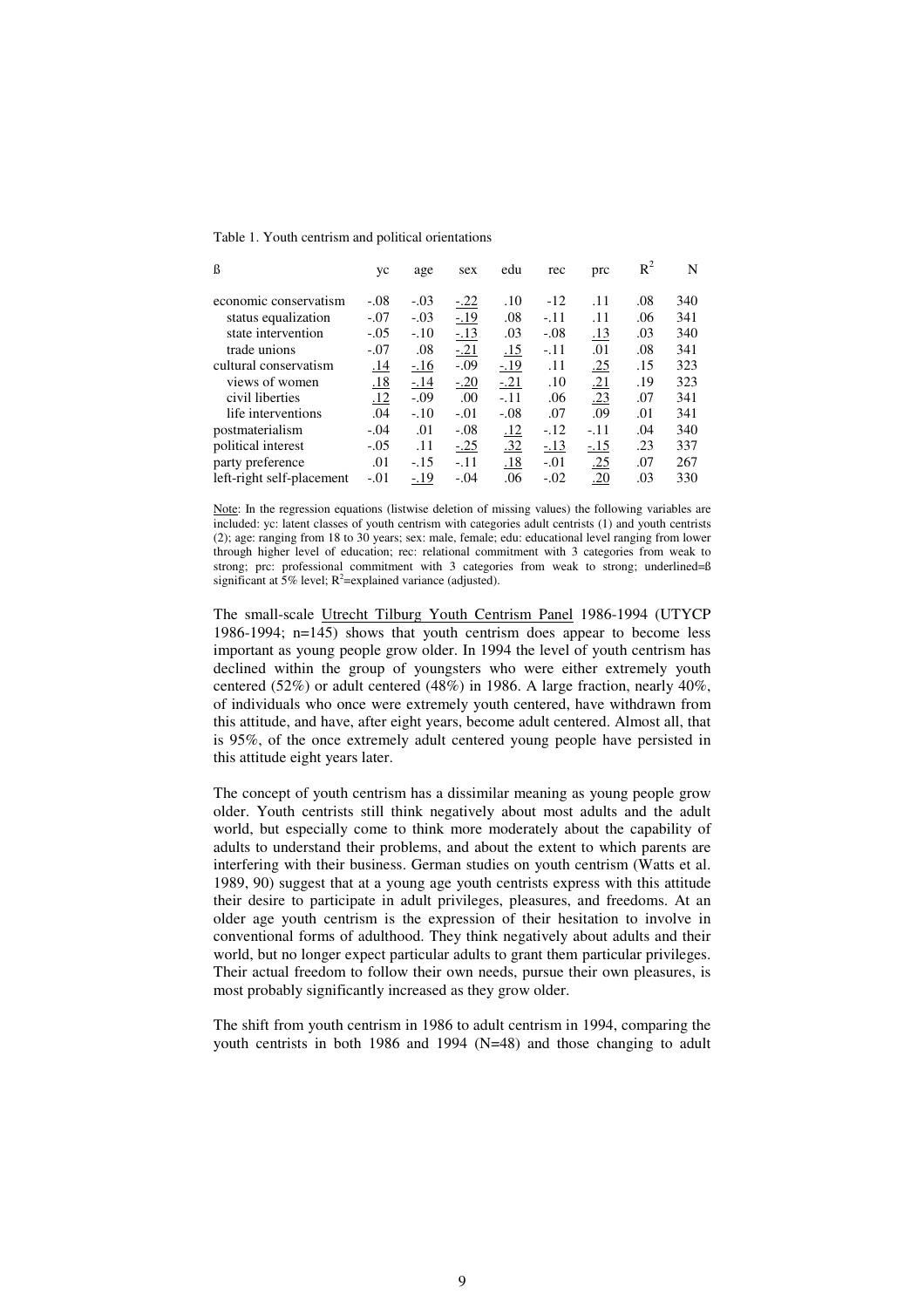centrism in 1994 (N=30), is influenced by the educational level and relational commitment young people in 1986 have (see table 2).

Table 2. Logistic regression estimates explaining the transition in youth centrism (N=78)  $\overline{d}$ 

|                                                       |          | Chi <sup>2</sup> | df | p     |          |
|-------------------------------------------------------|----------|------------------|----|-------|----------|
| all variables in model                                |          | 17.35            | 12 | .1370 |          |
| if age $\text{(old)}$ * edu86 (high) removed          |          | 17.34            | 11 | .0981 |          |
| if age (old) $*$ rec86 (partner) removed              |          | 17.34            | 10 | .0672 |          |
| if age (old) $*$ sex (female) removed                 |          | 17.23            | 9  | .0453 |          |
| if sex (female) $*$ edu86 (high) removed              |          | 16.68            | 8  | .0336 |          |
| if sex (female) $*$ rec86 (partner) removed           |          | 14.91            | 7  | .0371 |          |
| if sex (female) removed                               |          | 13.41            | 6  | .0370 |          |
| if age (old) removed                                  |          | 11.76            | 5  | .0382 |          |
| if transition edu $(1)$ * removed                     |          | 10.35            | 4  | .0349 |          |
| if rec86 (partner) removed                            |          | 9.00             | 3  | .0292 |          |
| if finally transition rec $(1)$ <sup>**</sup> removed |          | 7.62             | 2  | .0222 |          |
| variables in final model                              | B        | Wald             | df |       | p Exp(B) |
| $edu86$ (high)                                        | 1.501    | 6.678            | 1  | .0098 | 4.488    |
| edu86 (high) $*$ rec86 (partner)                      | $-1.408$ | 3.879            | 1  | .0489 | .2448    |
| constant                                              | $-.882$  | 6.609            | 1  | .0101 |          |

Note: Stepwise removal of variables as long as the fit of the model improves (significance of improvement of Chi<sup>2</sup> at 5% level). B=effect on the logit and  $Exp(B)$ =effect on the odds; \*=transition in educational level 1986-1994 (1 transition from low to high, 0 else); \*\*=transition in relational commitment (1 transition from single to not single, 0 else)

Especially the higher educated and single youth centrists of 1986 make the shift to adult centrism in 1994. The lower educated youth centrists, and the nonsingle and higher educated youth centrists have a high probability to still endorse youth centrism eight years later. The higher educated singles are probably the ones who still have an open future, who have the best prospects of taking the ensuing part of their youth phase in their own hands. They probably also have the best opportunities to familiarize with new and different views on particular issues and groups in society. Withdrawing from youth centrism means withdrawing from rigid views on peers, adults, and the contrast between the youthful and adult world.

The timing of groups of life events, for instance experiencing the transition from school to work early in youth or having early experiences with intimate relationships, does not contribute to the explanation of this shift in youth centrism. Nor does the order of these life events, or the number of status passages young people experience. Youth sociologists observe young people enjoying prolonged periods of youthfulness and choosing their own individual path to adulthood. Put in youth sociological terms: they observe substantially increased moratoria, particularly as concerns education and relationships (e.g. Behnken/Zinnecker 1992; Zinnecker 1991), as well as a transition from a traditionally fixed biography to a so-called choice biography (e.g. Du Bois-Reymond/Peters/Ravesloot 1994; Fuchs 1983). One might argue that the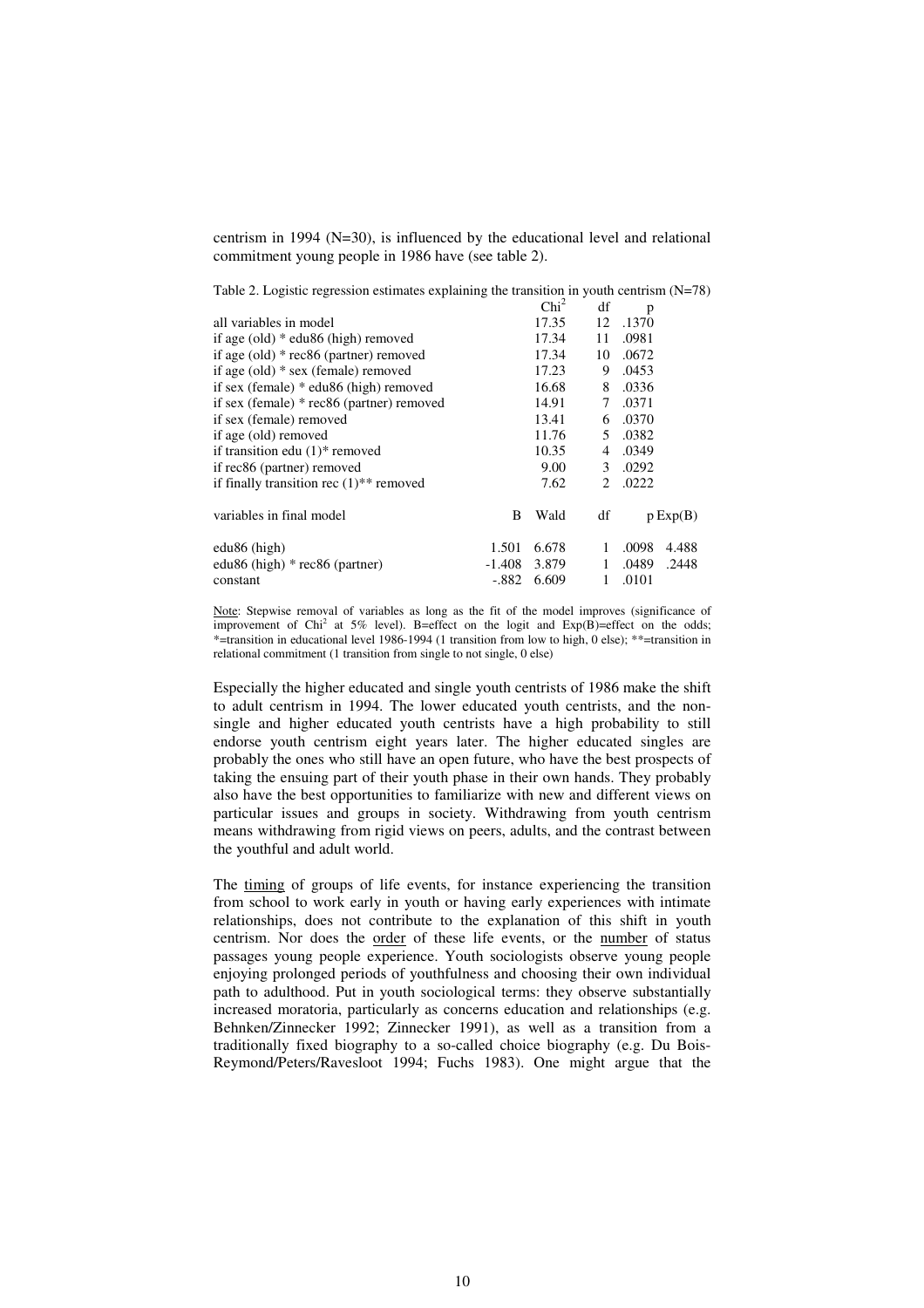"biographical deconstructions" attenuate rigid oppositional views on youthful and adult age cultures, cultures that themselves loose their translucence as ", youth" and "adulthood" can be less clearly defined life phases. Looking at variations in the timing, order and number of events, however, it is found that neither the old nor modern biographies are related to shifts in youth centrism. It turns out, in other words, that biographical changes do not add to the explanation of persistence in or withdrawal from antagonistic views of the adult world.

Some shifts in political orientations are related to the changing perspectives young people have on youth centrism (see table 3). Stable youth centrists (young people who endorse youth centrism in both 1986 and 1994), in comparison to stable adult centrists and young people who have shifted from youth centrism in 1986 to adult centrism in 1994, are more prone to change to economic progressiveness in 1994 after having expressed economic conservatism in 1986. They are also less inclined to shift to economic conservatism in 1994 after having supported economic progressiveness in 1986. Concerning values about the roles of women, an important constituent part of cultural conservatism, stable youth centrist are most likely to change from a progressive or libertarian to a conservative or authoritarian point of view. Young people withdrawing from youth centrism and attaining adult centered attitudes at the end of their youth phase, being aged 24 years on average, are most apt to shift from authoritarian to libertarian views on life interventions (such as abortion and euthanasia), another part of cultural conservatism. With some reluctance one can also argue that they are also more apt to change from a general culturally conservative to a culturally progressive outlook. Stable youth centrists as well as stable adult centrists hardly change their views on life interventions or on cultural conservatism in general.

Overlooking the results of youth centered young people in 1990 and young people shifting in terms of youth centrism between 1986 and 1994, one can argue that youth centrists can hardly be regarded as the protagonists of the progressive, left-wing, anarchistic and rebellious young people in the Netherlands. Young people supporting antagonistic views on adults and the adult world are inclined to exhibit a culturally conservative value profile. Young people supporting harsh age culture differentiations, separating their own age group from adults and the adult world, are culturally more conservative, more traditional in their views on women, and more conservative as regards civil liberties than adult centered young people are. Looking at changes in youth centrism reveals that especially those who remain youth centered during a major part of their youth phase are likely to shift from libertarian to authoritarian views on the role of women. Stability in youth centrism enhances the support of conservative or authoritarian views on women and left-wing and progressive views in the socio-economic realm. Those who withdraw from youth centrism and come to endorse adult centered attitudes change to progressive views on life interventions and resemble stable adult centered young people in their support for economic conservatism. These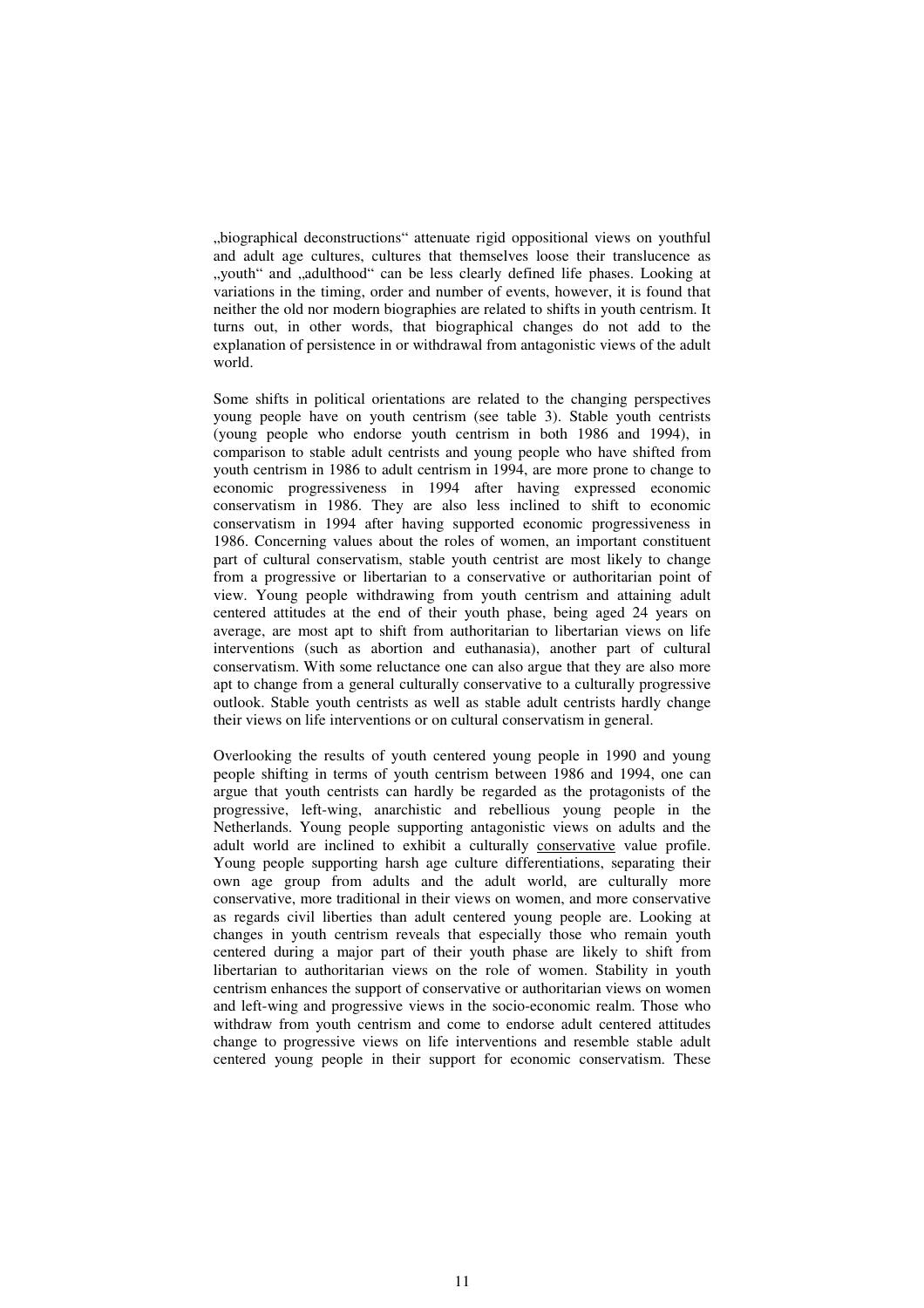young people follow the overall trend in Dutch society. Those persisting in youth centrism do not: they run against the overall trend.

| variables in final models           |                        | B        | Wald            | df             | p Exp(B)       |  |
|-------------------------------------|------------------------|----------|-----------------|----------------|----------------|--|
| economic conservatism transition yc |                        | 8.926    | 2               | .0115          |                |  |
| $(cc-cp)$                           | transition $yc(1)$     | 1.974    | 7.958           | 1              | .0048<br>7.200 |  |
|                                     | transition yc $(2)$    | $-.118$  | .018            | 1              | .8946<br>.889  |  |
|                                     | constant               |          | $-1.386$ 10.762 | 1              | .0010          |  |
| status equalization                 | transition yc          |          | 6.469           | $\overline{2}$ | .0394          |  |
| $(pp-pc)$                           | transition $yc(1)$     | $-1.638$ | 5.492           | 1              | .0191<br>.194  |  |
|                                     | transition yc $(2)$    | $-151$   | 4.011           | 1              | .221<br>.0452  |  |
|                                     | sex (female)           | $-1.300$ | 4.630           | 1              | .273<br>.0314  |  |
|                                     | constant               | 1.465    | 5.100           | 1              | .0240          |  |
| state intervention                  | transition ye          |          | 9.869           | $\overline{2}$ | .0072          |  |
| $(cc-cp)$                           | transition $yc(1)$     | 2.713    | 9.281           | 1              | .0023 15.072   |  |
|                                     | transition yc $(2)$    | 1.248    | 1.596           | 1              | .2064<br>3.482 |  |
|                                     | replace family (early) | 2.528    | 5.953           | 1              | .0147 12.531   |  |
|                                     | constant               |          | $-3.022$ 15.347 | 1              | .0001          |  |
| cultural conservatism               | transition yc          |          | 5.570           | 2              | .0617<br>8.000 |  |
| $(cc-cp)$                           | transition $yc(1)$     | .069     | .011            | 1              | .9178<br>1.071 |  |
|                                     | transition $yc(2)$     | 2.148    | 5.218           | 1              | .0223<br>8.571 |  |
|                                     | constant               | $-1.232$ | 8.228           | 1              | .0041          |  |
| views of women                      | transition yc          |          | 6.038           | $\overline{2}$ | .0489          |  |
| $(pp-pc)$                           | transition yc $(1)$    | 1.555    | 5.996           | $\mathbf{1}$   | .0143<br>4.737 |  |
|                                     | transition yc $(2)$    | 1.029    | 2.181           | 1              | .1397<br>2.799 |  |
|                                     | constant               |          | -1.722 12.589   | 1              | .0004          |  |
| life interventions                  | transition ye          |          | 6.587           | 2              | .0371          |  |
| $(cc-cp)$                           | transition $yc(1)$     | .642     | .939            | 1              | .3323<br>1.900 |  |
|                                     | transition yc $(2)$    | 2.943    | 6.478           | 1              | .0109 18.974   |  |
|                                     | constant               | $-0.999$ | 5.100           | 1              | .0239          |  |

Table 3. Logistic regression estimates explaining transitions in political orientations

Note: The following shifts are reported between brackets: cc-cp=conservative in 1986 and 1994 conservative in 1986 and progressive in 1994, pp-pc=progressive in 1986 and 1994-progressive in 1986 and conservative in 1994; transition yc: 0 adult centrists in 1986 and 1994 (contrast group), 1 youth centered in 1986 and 1994, 2 youth centered in 1986 and adult centered in 1994.

### **5. Comparing political culture of youth centrists and adults**

One must conclude that in general youth centrism by itself has limited power for the explanation of the political value divergence between young people and adults. The political value divergence between young people and adults as such is rather small, and of course introducing youth centrism does not change this.

At first glance youth centrism appears to have, together with other variables, some importance for the explanation of economic conservatism (see table 4).

Particularly relationally committed adults are more conservative than the relationally committed youth centrists are. The latter, however, share their view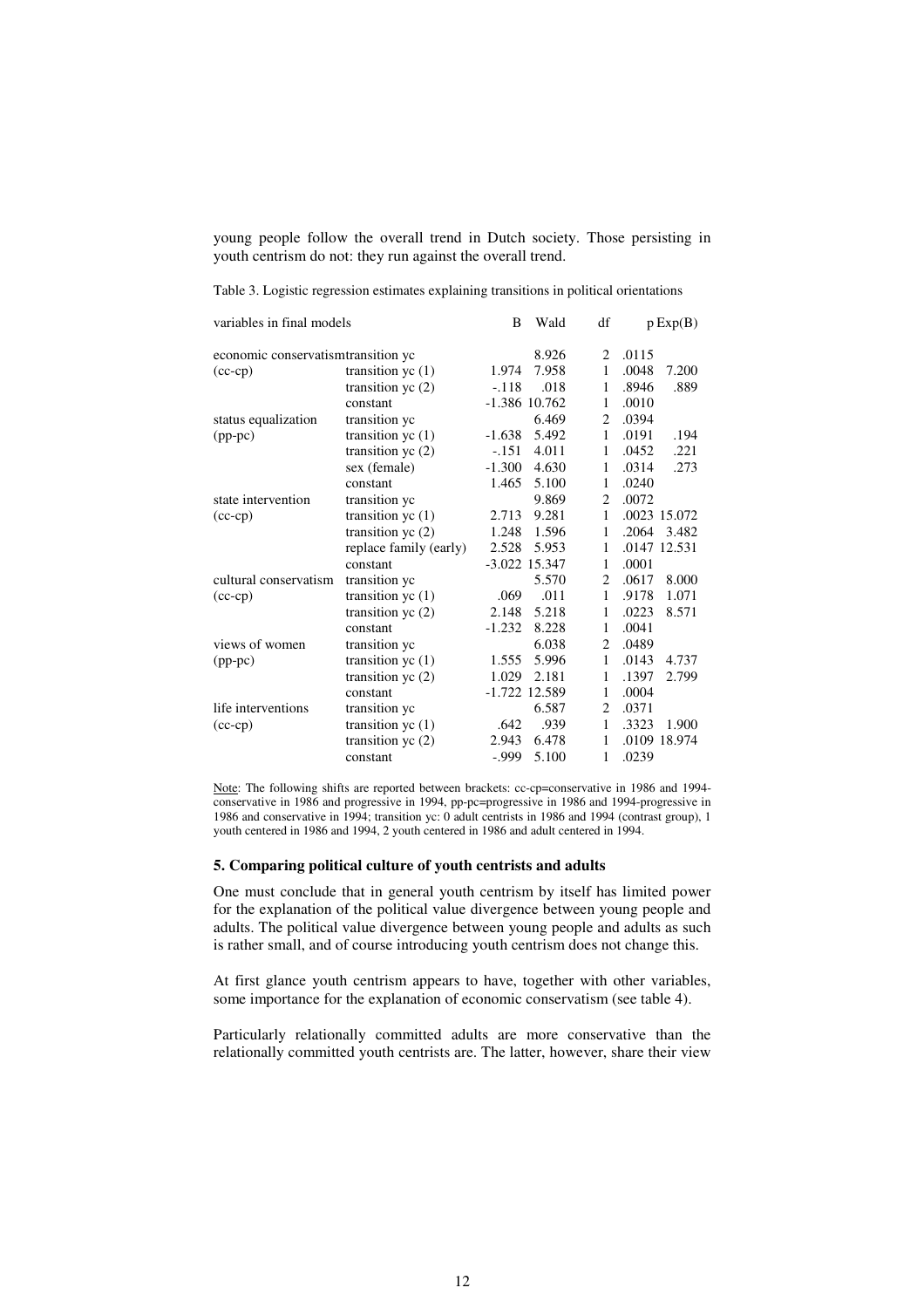on economic conservatism with the adult centered young people (of either level of relational commitment). Sex and educational differences are far more important in the domain of economic conservatism and its constituent parts than are age or youth centrism. Women are less and the higher educated are more conservative or right-wing concerning socio-economic choices. Almost similar results are found as regards cultural conservatism, civil liberties, life interventions, postmaterialism, political interest, party preference, and left-right self-placement. In some cases there appears to be a difference between youth centrists, adult centrists or adults, but when looking closer the introduction of youth centrism does not lead to a better explanation of the distinctions in political values. Mostly explanatory models that include age, sex, and educational differences will suffice in this respect. In these cases most young people as well as the adult age group of 31-40 years old, women, and higher educated people are less traditional and more progressive than their counterparts.

Table 4. Youth centrists, adults and political orientations

| ß                         | ac      | ag2         | ag3    | a <sub>g</sub> 4 |        | sex edu        | rec        | prc    | $R^2$ | N    |
|---------------------------|---------|-------------|--------|------------------|--------|----------------|------------|--------|-------|------|
| economic conservatism     |         | $.04 - .02$ | .03    | .08              | $-.17$ | .15            | .00        | .05    | .06   | 1169 |
| status equalization       | .04     | $-.05$      | .01    | .03              | $-.13$ | .11            | $-.01$     | .05    | .03   | 1175 |
|                           |         |             |        |                  |        |                |            |        |       |      |
| state intervention        | $.02\,$ | $-.01$      | .06    | .06              | $-.12$ | .09            | $-.00$     | .02    | .02   | 1169 |
| trade unions              | .05     | .03         | .02    | .11              | $-.16$ | .17            | .02        | .05    | .06   | 1175 |
| cultural conservatism     | $-.09$  | $-.16$      | $-.08$ | .15              |        | $-0.02 - 0.32$ | .04        | $-.00$ | .20   | 1132 |
| views of women            | $-.14$  | $-.13$      | $-.09$ | .09              | $-.17$ | $-.31$         | .06        | .00.   | .20   | 1132 |
| civil liberties           | $-.07$  | $-.18$      | $-.07$ | .11              | .07    | $-.23$         | $.02\,$    | .03    | .12   | 1175 |
| life interventions        | $-.01$  | $-.05$      | $-.03$ | .12              | .05    | $-.19$         | $-.02-.04$ |        | .07   | 1175 |
| postmaterialism           | $-.00$  | .13         | .03    | $-.05$           | $-.06$ | .27            | $-.12$     | $-.00$ | .13   | 1167 |
| political interest        | .04     | .14         | .14    | .20              | $-.25$ | .35            | .01        | $-.02$ | .21   | 1162 |
| party preference          | .03     | $-.10$      | .05    | .14              | $-.07$ | .02            | .04        | .03    | .04   | 975  |
| left-right self-placement | .01     | $-.13$      | $-.03$ | .08              | $-.01$ | $-.03$         | .01        | .09    | .02   | 1149 |

Note: In the regression equations (listwise deletion) the next independent variables are included: ac=dummy of adult centered 18-30 year-olds; ag2: dummy of 31-40 year-olds; ag3: dummy of 41- 50 year-olds; ag4: dummy of 50+ year-olds; sex: male, female; edu: educational level with 7 categories ranging from lower through higher levels of education; rec: relational commitment with 3 categories from weak to strong; prc: professional commitment with 3 categories from weak to strong; youth centered 18-30 year-olds are the reference category; underlined= ß significant at 5% level;  $R^2$ =explained variance (adjusted)

For the explanation of political values there seems to be no real merit in knowing what young people think of the adult world. There is, however, one vivid exception to the rule. Youth centrists hold more traditional views of women than adult centrists and the 31-40 year-olds do. They resemble adults aged 41 years or older in this respect. When explaining the level of traditionalism as regards the role of women in society, it is important to know about young people's level of youth centrism, besides their sex and educational level. Another feature should also be taken into account and that is the level of professional commitment. The higher this level of commitment (that is, the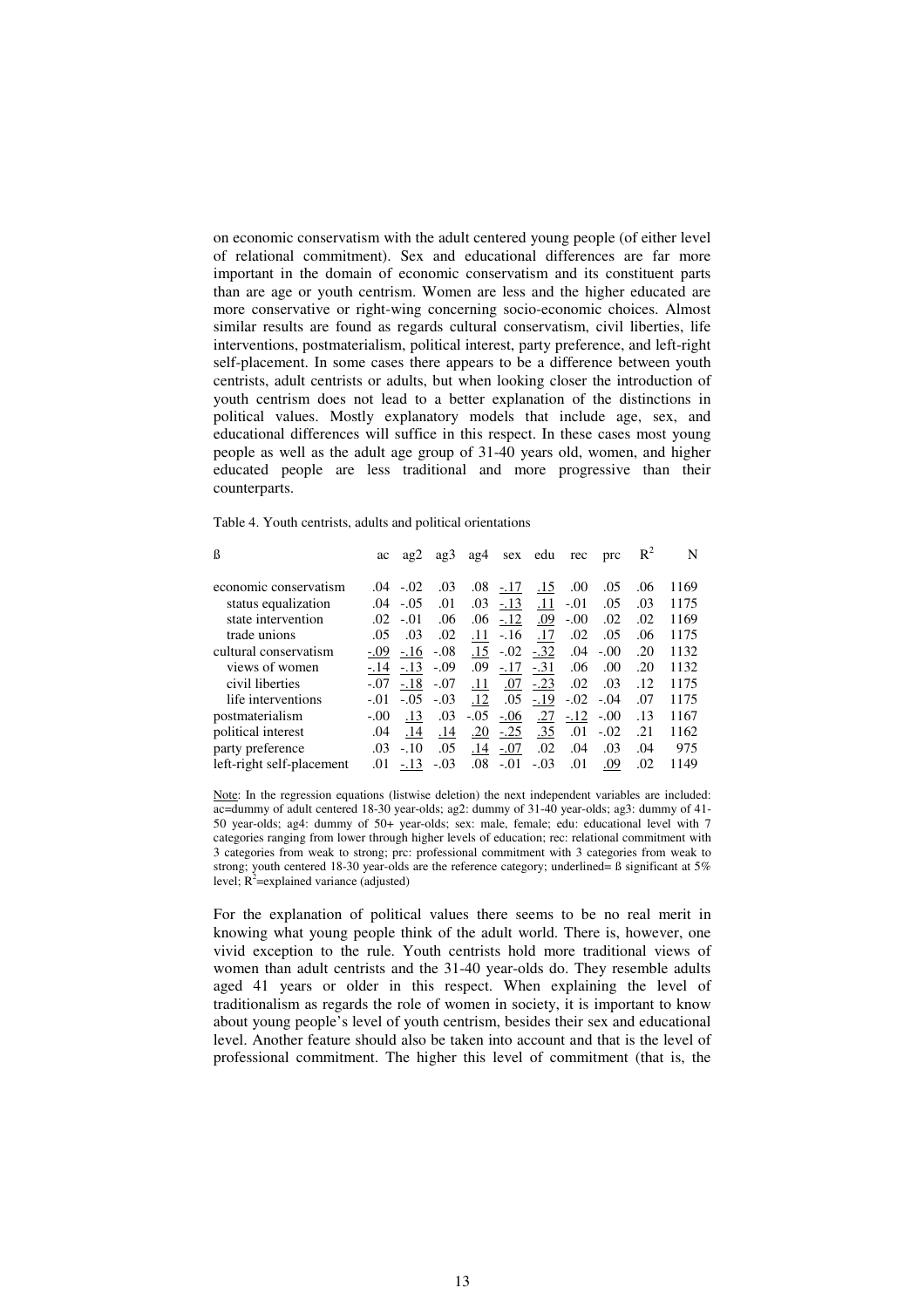more they are involved in work relations), the less conservative and the less traditional particularly the 31-40 year-olds and the adults aged 51 years or older are. Variations in the level of professional commitment among youth centrists do not provoke such an effect.

It turns out that, compared to adult centrists and most adult age groups, youth centrists are equally conservative or right-wing in economic matters, but more conservative in the cultural realm. To be more precise: they are particularly traditional in their views of women when compared to adults, and are more conservative as concerns civil liberties when compared to their counterparts, adult centrists, only.

Youth centrist are culturally conservative. Cultural conservatism dwells on the contradiction of libertarianism and authoritarianism (Middendorp 1991; Knutsen 1995). In several Dutch studies it is situated in between inclinations such as authoritarianism, localism, sexism, and also ethnocentrism (see e.g. Eisinga/ Scheepers 1989; Felling/Peters/Scheepers 1986; Scheepers/Eisinga 1991). A wealth of studies shows that the lower strata of society are especially predisposed to authoritarian and anti-democratic attitudes (see also Meloen 1983, 1991, for an overview of the studies on authoritarianism). Dekker and Ester (1987, 1993) found that in the Netherlands the authoritarian complex is not so much related to social class, but much more to educational level. Education, they argue, broadens and diversifies one's world view, yields higher levels of cognitive sophistication, that, all in all, makes support for the rigid, fixed, and narrow perspectives of authoritarian personalities less likely (Dekker/Ester, 1987, 410). Therefore, the higher educated one is, the less one tends to make one's own values absolute, and the more one accepts deviations from one's own norms. Also Vollebergh (1986, 1991) has shown that among young people traditional views of women, sexism, and anti-feminism are closely related to the "authoritarian syndrome". Vollebergh, Iedema, and Meeus (1997), furthermore, have shown that the endorsement of cultural conservative ideas not only predicates on the lower educated, but has also increasingly become a typical quality of males.

Youth centrists are not per se lower-class young people, but they do have lower educational levels and are predominantly male. It is likely that the uncompromising views grasped with cultural conservatism are more typically corresponding with youth centrists' life world than values like economic conservatism dealing with the desirable distribution of freedoms and equalities in the economic world are. It seems a plausible hypothesis that youth centrism is parallel to or perhaps even part of a broader authoritarian complex. Rigid views of adult culture are combined with austere values like cultural conservatism, traditional views of women, and conservatism as regards civil liberties. One can hypothesize that when young people have a low social status and are excluded from key fields of society, when they do not appreciate participation in the adult world, but want to take up a separate and isolated position, they are probably more inclined to make uncompromising ingroup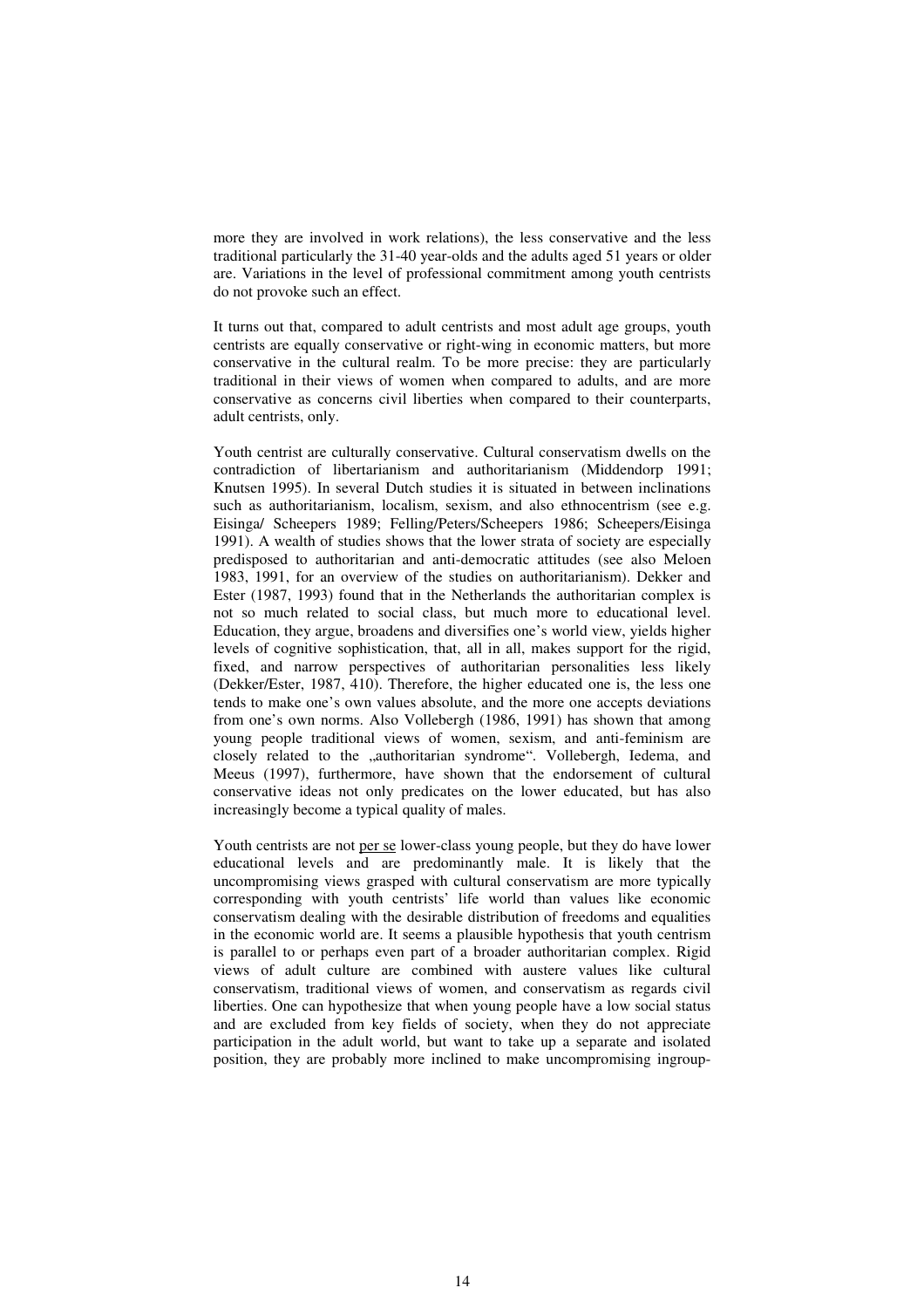outgroup comparisons, support simplified black-and-white views, and think negative of the democratic achievements such as civil rights of particular groups in society. There appears to be less sense in transferring these stereotypes to the economic domain than to the symbolic-cultural domain, the domain which is covered by cultural conservatism, authoritarianism, and the like.

An argument in favor of this hypothesis lies in the history of the youth centrism concept itself. From the very beginning of the concept onwards it is found that lower educated male young people who predominantly perceive adult culture in negative terms, also feel antagonistic towards specific social groups, such as women, homosexuals, and ethnic minorities (Schofield 1965; Zinnecker 1982; Watts et al. 1989). In the Netherlands it turns out that in particular lower educated and boys adhering to youth centrism are authoritarian, ethnocentric, and sexist (Meeus 1986, 105; Maassen/Meeus 1993). In this study, with an elaborate age-comparative perspective, it is found that youth centrists specifically stereotype women harshly.

Concerning most political values and attitudes, one may conclude, youth centrists align with society at large. Especially, in terms of views of women they consistently turn away from the values that are eminent in Dutch society. They probably conform with values that are traditionally located in workingclass culture, or that are at least shared by lower educated groups in society. Adding antagonistic age cultural views to lower educated young people amplifies the orthodox views of women traditionally located in the lower educated groups.

## **6. Conclusions**

Considering the results summarized above, functionalists have the best cards of having their ideas confirmed, The empirical reality is, however, not unequivocally rejecting neo-marxist thought.

Young people and youth centrists among them hardly diverge from the political values, attitudes, and preferences that dominate in society and which are supported by adult age groups. They are also economically conservative, postmaterialist, and moderatly right-wing in their political preferences. It turns out that their orthodoxy is a near copy of the one of adults aged 41 years or more, and that the 31-40 year-olds have the most explicit progressive, leftwing, and postmaterialist political value profile. The level of political interest among young people is lowest. The constantly lower level of political interest concurs with an imperceptible political value distinctiveness. It is, in other words, not accompanied with a strong position regarding "old" or "new" leftright materialist values such as conservatism or postmaterialism (Gabriel/Van Deth 1995, 410). Being young and/or being youth centered in the Netherlands does not correspond with having well-defined political values. This nondistinctiveness corresponds with the functionalist view: young people align with the political values eminent in society at large.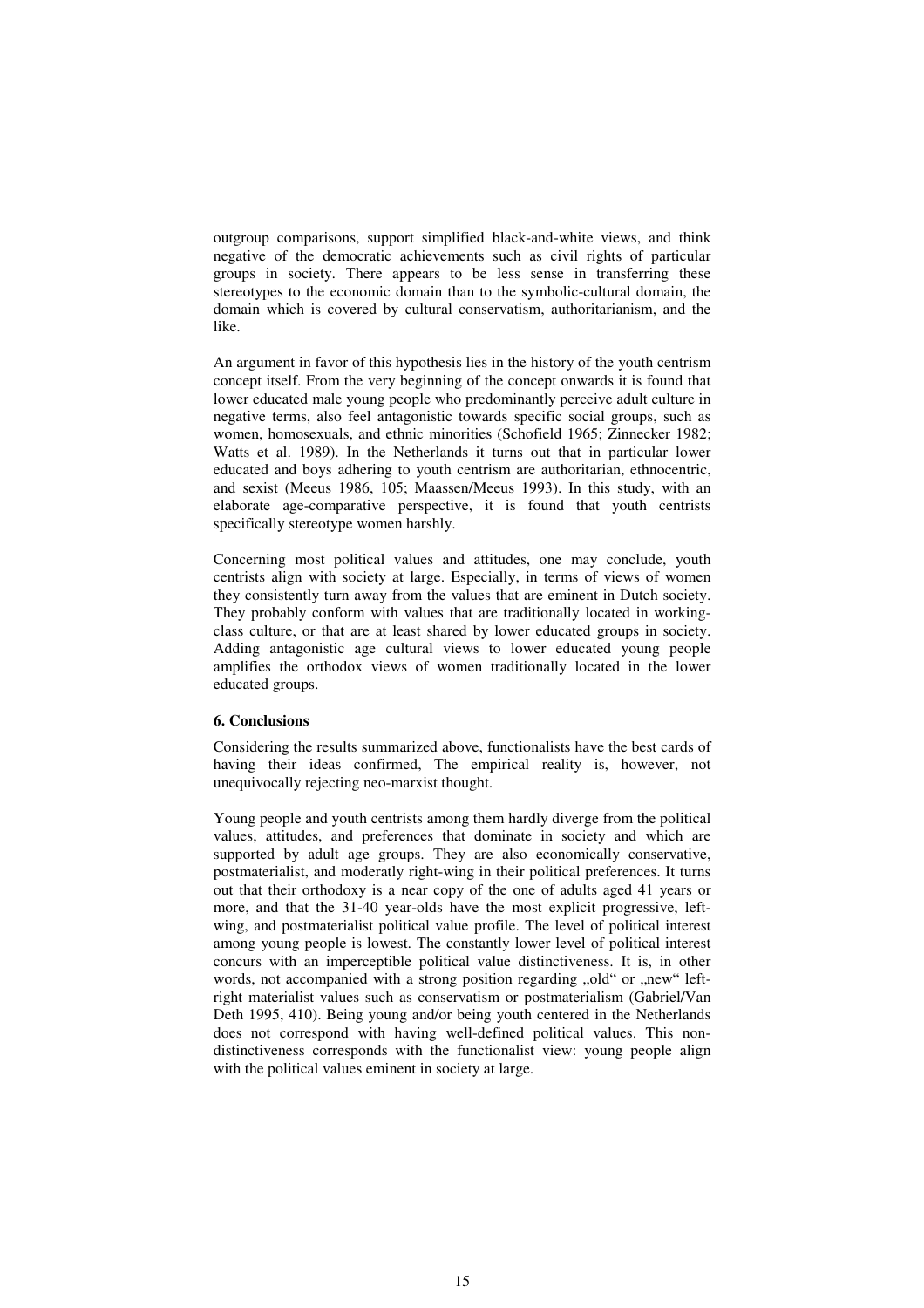However, youth centrists do diverge from other young people and adults, and that is in their consistently traditional views of women. In the above mentioned it is hypothesized that these views on women of youth centrists may very well be part of an "authoritarian syndrome" (Adorno et al. 1950). Compared to young people who have shifted from youth centrism to adult centrism, it is also found that persistent youth centrists are more apt to change to economic progressiveness. With the data at hand, though, these political value transitions could not be contrasted with shifts adults might have made in time. The finding that these stable youth centrists also particularly come to adhere to traditional views of women does add to the hypothesis that youth centrism can be identified within the boundaries of the authoritarian complex. Persistent rigid thinking in age cultural terms, separating the adult culture from one's own, triggers an enduring authoritarian choice in the libertarian-authoritarian dimension. This conclusion substantiates the neo-marxist point of view that youth displaying a subcultural interest, especially those of working-class background, oppose the overall cultural trend. This conclusion, of course, holds for only one political value out of a whole range of political values and attitudes. Concerning most others values youth centrists do not diverge from overall culture. They can by no means be regarded as an outright oppositional force defying the overall culture of society. These predominantly lower educated males do seem to ponder on a specifically authoritarian and masculine view of women which is "authentic" for the culture of the social milieus they are liable to stem from. Considering their views on most other political values they seem willing to adapt to the norms, attitudes, and values of society. Much in the same way young people as a whole group, young people who refrain from making harsh age cultural ingroup-outgroup comparisons, and also most adult age groups do.

### **Literature**

Adorno, T. et al. (1950): The authoritarian personality. New York: Harper & Row.

- Behnken, I./Zinnecker, J. (1992). Lebenslaufereignisse, Statuspassagen und biografische Muster in Kindheit und Jugend. In: Zinnecker, J. (Red.): Jugend '92. Lebenslagen, Orientierungen und Entwicklungsperspektiven im vereinigten Deutschland (Band 2: Im Spiegel der Wissenschaften. Opladen: Leske + Budrich, 107-126.
- Berger, B.M. (1972): On the youthfulness of youth cultures. In: Manning, P.K./Truzzi. M. (eds.): Youth and Sociology. Englewood Cliffs: Prentice-Hall Inc., 52-68 (1st edition: 1963).
- Bois-Reymond, M. du/Peters, E./Ravesloot, J. (1994): Keuzeprocessen van jongeren. Een longitudinale studie naar veranderingen in de jeugdfase en de rol van de ouders. 's-Gravenhage: VUGA.
- Clarke, J. et al. (1976): Subcultures, cultures and class. In S. Hall & T. Jefferson (eds.), Resistance through rituals. London: Hutchinson & Co. Ltd, 9-79.
- Cohen, P. (1983): Subkultureel konflikt en arbeidersbuurt. In: Te Elfder Ure 35, 521- 534.
- Coleman, J.S. (1961): The adolescent society. The social life of the teenager and it's impact on education. New York/London: Free Press of Glencoe/Collier-MacMillan.
- Dekker, P./Ester, P. (1987): Working class authoritarianism. A re-examination of the Lipset-thesis. In: European Journal of Political Research 15, 395-415.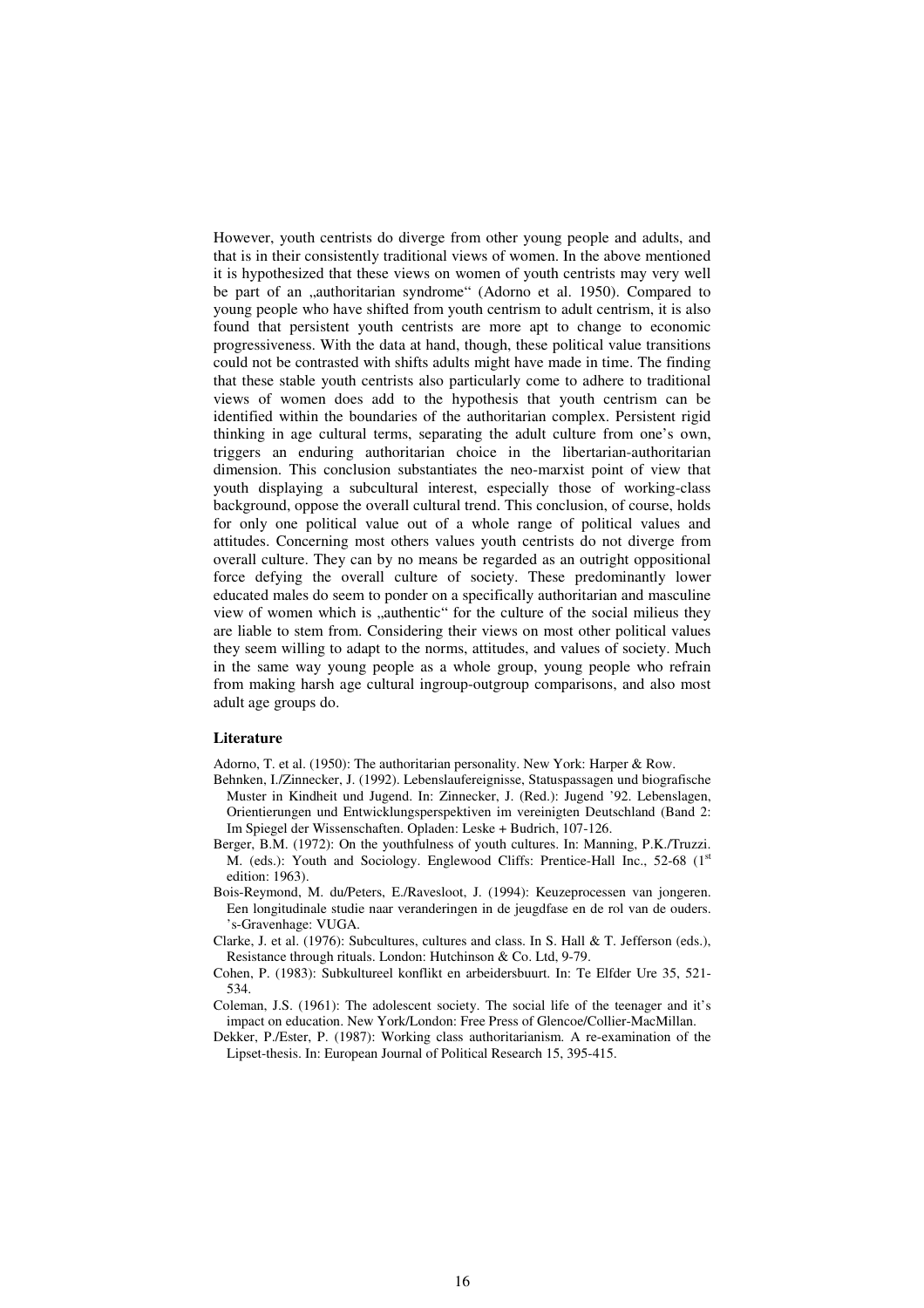- Dekker, P./Ester, P. (1988): Social and political attitudes of Dutch youth. Young rebels, trend setters or law-abing citizens? In: The Netherlands' Journal of Sociology 24/1, 32-49.
- Dekker, P./Ester, P. (1993): Social and political attitudes in Dutch society. Theoretical perspectives and empirical evidence. 's-Gravenhage/Rijswijk: VUGA/SCP.
- Diepstraten, I./Ester, P./Vinken, H. (1998): Mijn generatie. Zelfbeelden, jeugdervaringen en lotgevallen van generaties in de twintigste eeuw. Tilburg: Syntax Publishers.
- Eisenstadt, S.N. (1956): From generation to generation. Age groups and social structure. New York/London: Collier-MacMillan.
- Eisenstadt, S.N. (1965). Archetypal patterns of youth. In: Erikson, E.H. (ed.): The challenge of youth. Garden City: Doubleday & Co. Inc, 29-50.
- Eisinga, R.N/Scheepers, P.L.H. (1989): Etnocentrisme in Nederland. Theoretische en empirische modellen. Nijmegen: ITS.
- Ester, P./Halman, L. (eds.) (1994): De cultuur van de verzorgingsstaat. Een sociologisch onderzoek naar waardenoriëntaties in Nederland. Tilburg: Tilburg University Press.
- Ester, P./Halman, L./Moor, R.A. de (eds.) (1993): The individualizing society. Value change in Europe and North America. Tilburg: Tilburg University Press.
- Felling, J./Peters, J./Schreuder, O. (1983). Burgerlijk en onburgerlijk Nederland. Een nationaal onderzoek naar waardenoriëntaties op de drempel van de tachtiger jaren. Deventer: Van Loghum Slaterus.
- Felling, A./Peters, J./Scheepers, P. (1986): Theoretische modellen ter verklaring van etnocentrisme. Nijmegen: ITS.
- Fischer, A. (1985): Entwicklung der Messinstrumente. In: Fischer, A./Fuchs,W./Zinnecker, J. (Red.): Jugendliche und Erwachsene '85. Generationen im Vergleich (Band 5: Arbeitsbericht und Dokumentation). Opladen: Leske + Budrich, 89-120.
- Fuchs, W. (1983): Jugendliche Statuspassage oder individualisierte Jugendbiographie? In: Soziale Welt 34, 341-371.
- Gabriel, O./Deth, J. van (1995): Political interest. In: Deth, J. van/Scarbrough, E. (eds.): The impact of values (Beliefs in government, Volume 4). Oxford (etc.): Oxford University Press, 390-411.
- Georg, W. (1992): Die Skala Jugendzentrismus in Zeitreihen- und Kulturvergleich. In: Fischer, A. (Red.): Jugend '92. Lebenslagen, Orientierungen und Entwicklungsperspektiven im vereinigten Deutschland (Band 4: Methodenberichte, Tabellen, Fragebogen). Opladen: Leske + Budrich, 15-26.
- Georg, W./Vinken, H. (1995): Orientations on German and Dutch youth subculture. A comparative perspective. In: International Journal of Adolescence and Youth 6/1, 1- 20.
- Hebdige, D. (1979): Subculture. The meaning of style. London: Methuen.
- Inglehart, R. (1977): The silent revolution. Changing values and political styles among western publics. Princeton/Guildford: Princeton University Press.
- Inglehart, R. (1990): Culture shift in advanced industrial society. Princeton: Princeton University Press.
- Inglehart, R. (1997): Modernization and postmodernization. Cultural, economic, and political change in 43 societies. Princeton: Princeton University Press.
- Knutsen, O. (1995): Left-Right materialist value orientations. In: Deth, J. van/Scarbrough, E. (eds.): The impact of values (Beliefs in government, Volume 4). Oxford (etc.): Oxford University Press, 160-196.
- Lipset, S.M. (1959): Democracy and working-class authoritarianism. American Sociological Review 24, 482-502.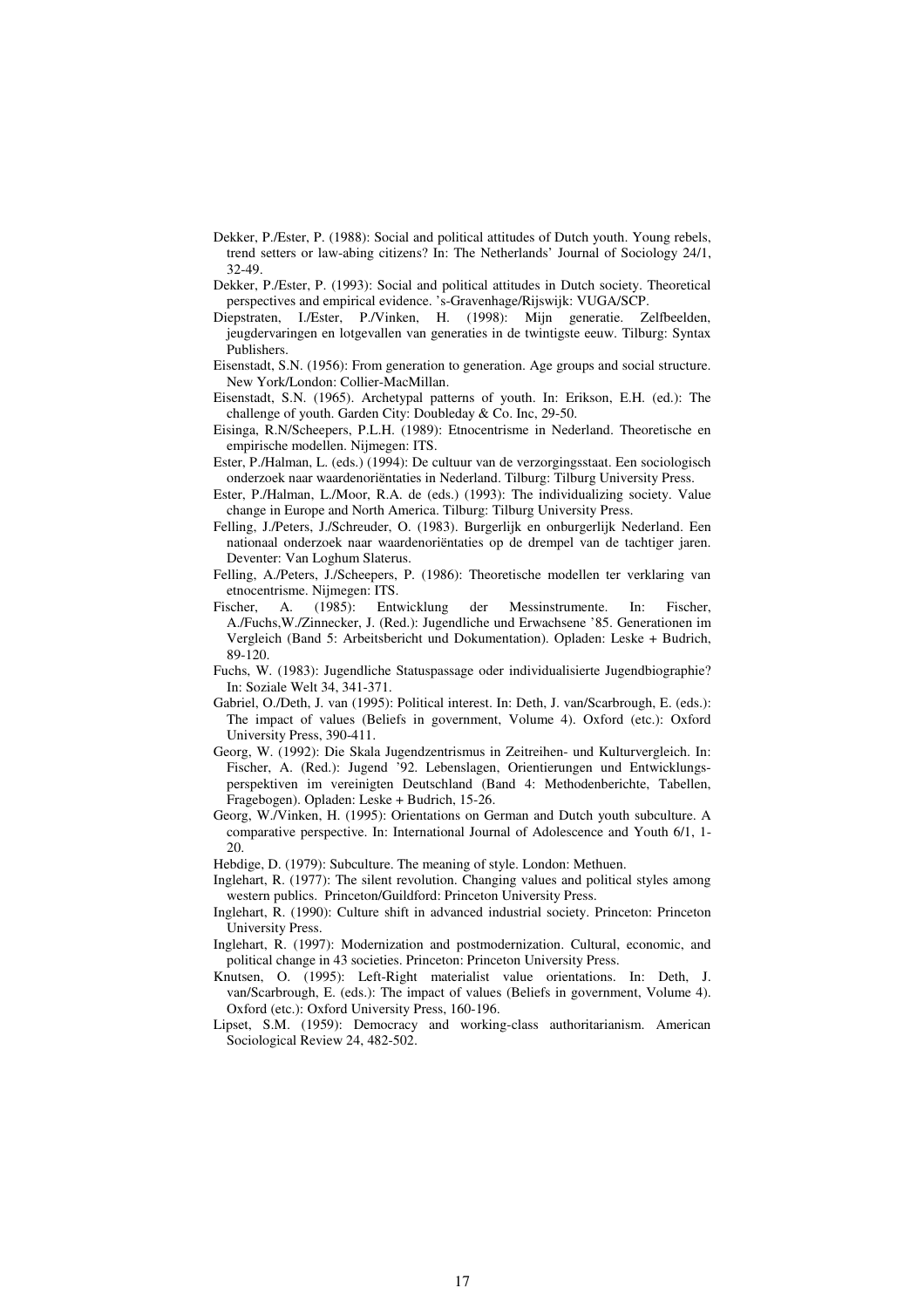- Maassen, G./Meeus, W. (1993): De verhouding tussen jongeren en volwassenen. In: Meeus, W./Hart. H. 't (red.): Jongeren in Nederland. Een nationaal survey naar ontwikkeling in de adolescentie en naar intergenerationele overdracht. Amersfoort: Academische U itgeverij, 133-155.
- Meeus, W. (1986): Over de dubbelzinnige verhouding tussen jeugdcultuur en politiek. In: Mathijssen, M./Meeus, W./Wel, F. van (red.): Beelden van Jeugd. Leefwereld. Beleid. Onderzoek. Groningen: Wolters-Noordhoff, 89-108.
- Meeus, W./Vinken, H. (1993): The political profile of youth centrists in the Netherlands 1991. In: Becker, H.A./Hermkens, P.L.J. (eds.), Solidarity of generations. Demographic, economic, and social change and its consequences. Amsterdam: Thesis Publishers, 745-762.
- Meloen, J.D. (1983): De autoritaire reaktie in tijden van welvaart en krisis. Amsterdam: Universiteit van Amsterdam (thesis).
- Meloen, J. (1991): Inventarisatie Nederlandse F-schalen 1959-1990. In: Scheepers, P./Eisinga, R. (eds.): Intolerant en onderdanig. Nijmegen: ITS, 186-212.
- Middendorp, C.P. (1991): Ideology in Dutch politics. The democratic system reconsidered 1970-1985. Assen/Maastricht: Van Gorcum.
- Parsons, T. (1942): Age and sex in the social structure of the United States. In: American Sociological Review 7, 604-616.
- Parsons, T. (1965): Youth in the context of American society. In: Erikson E.H. (ed.): The challenge of youth. Garden City: Doubleday & Co. Inc., 110-141.
- Raaijmakers, Q./Meeus, W./Vollebergh, W. (1990): Jeugdcentrisme, "parent-peer conflict" en persoonlijke netwerken. Comenius 40, 507-517.
- Scheepers, P./Eisinga, R. (eds.) (1991): Intolerant en onderdanig. Nijmegen: ITS.
- Schofield, M. (1965): The sexual behaviour of young people. London: Longmans.
- Vinken, H. (1997): Political values and youth centrism. Theoretical and empirical perspectives on the political value distinctiveness of Dutch youth centrists. Tilburg: Tilburg University Press.
- Vollebergh, W. (1986): De politisering van seksisme. In: Mathijssen, M./Meeus, W./Wel, F. van (red.): Beelden van Jeugd. Leefwereld. Beleid. Onderzoek. Groningen: Wolters-Noordhoff, 68-88.
- Vollebergh, W. (1991): The limits of tolerance. Utrecht: Utrecht University (thesis).
- Vollebergh, W./Iedema, J./Meeus, W. (1997): Conservatisme in Nederland 1970-1992. Het belang van leeftijds-, cohort- en sekseverschillen. In: Sociologische Gids 44/2, 100-121.
- Vollebergh, W./Raaijmakers, Q./Meeus, W. (1995): Traditionele opvattingen en rechtsextremisme. Trends bij jongeren en volwassenen tussen 1970 en 1994. In: Jeugd en Samenleving, 25/1-2, 3-21.
- Watts, M. et al. (1989): Contemporary German youth and their elders. A generational comparison. New York (etc.): Greenwood Press.
- Watts, M./Zinnecker, J. (1988): Youth culture and politics among German youth. Effects of youth centrism. In: Hazekamp, J./Meeus, W./Poel, Y. te (eds.): European contribution to youth research. Amsterdam: Free University Press, 93-100.
- Willis, P. (1977): Learning to labour. How working class-kids get working class-jobs. Aldershot: Gower.
- Willis, P. (1978): Profane culture. London (etc.): Routledge & Kegan Paul.
- Zinnecker, J. (1982): Die Gesellschaft der Altersgleichen. In: Fischer, A. et al. (Hrsg.): Jugend '81. Lebensentwürfe, Alltagskulturen, Zukunftbilder. Opladen: Leske + Budrich, 422-671.
- Zinnecker, J. (1985): Beziehungen zwischen jüngerer und älterer Generationen im Urteil Jugendlichen und Erwachsenen. In: Fischer, A./Fuchs, W./Zinnecker, J. (Red.):